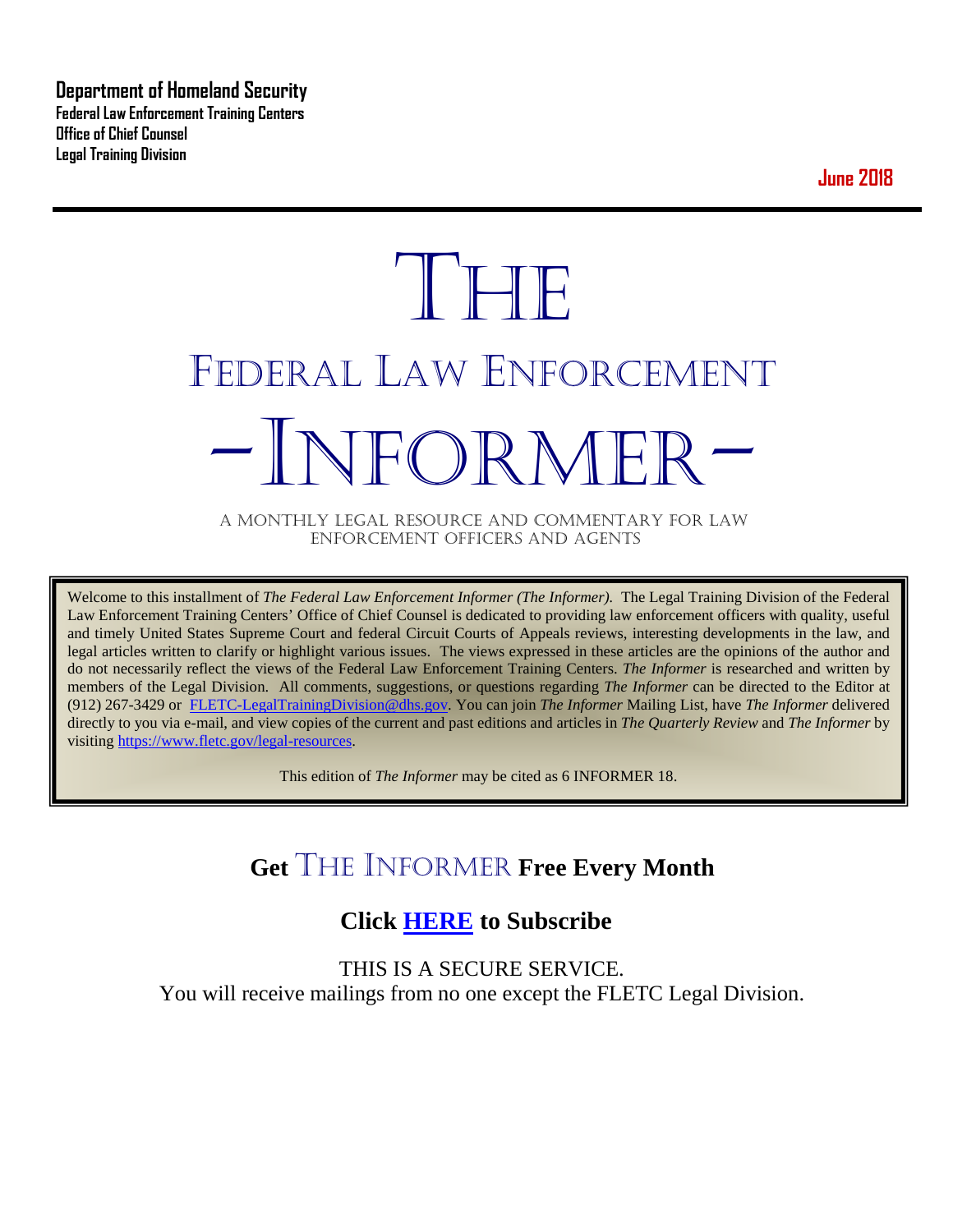# **The Informer – June 2018**

# **Case Summaries**

# **United States Supreme Court**

| City of Hays, Kansas v. Vogt: Whether the Fifth Amendment's Self Incrimination                                                                                                                                                                                                    |
|-----------------------------------------------------------------------------------------------------------------------------------------------------------------------------------------------------------------------------------------------------------------------------------|
| <b>Collins v. Virginia:</b> Whether a police officer could enter private property without a<br>warrant or consent, approach a home, and search a vehicle parked a few feet from the<br>house under the automobile exception to the Fourth Amendment's warrant requirement         |
| Lozman v. City of Riviera Beach, Florida: Whether the existence of probable cause                                                                                                                                                                                                 |
| <b>Carpenter v. United States:</b> Whether the Fourth Amendment requires the government<br>to get a search warrant to obtain historical cell site location information from wireless<br>carriers or if this information can be obtained by a court order under Section 2703(d) of |
| <b>Circuit Courts of Appeals</b>                                                                                                                                                                                                                                                  |
| <b>Second Circuit</b>                                                                                                                                                                                                                                                             |
| <b>United States v. Alexander:</b> Whether the area where an officer found two guns was                                                                                                                                                                                           |
| <b>Third Circuit</b>                                                                                                                                                                                                                                                              |
| <b>United States v. Foster:</b> Whether an officer established reasonable suspicion to detain<br>a suspect, handcuff him, and transport him back to the crime scene for identification purposes12                                                                                 |
| <b>Fourth Circuit</b>                                                                                                                                                                                                                                                             |
| United States v. Louis: Whether a photo array was impermissibly suggestive13                                                                                                                                                                                                      |
| <b>United States v. Kolsuz:</b> Whether a forensic search of the defendant's cell phone was<br>lawful under the border search exception to the Fourth Amendment's warrant requirement15                                                                                           |
| <b>Sixth Circuit</b>                                                                                                                                                                                                                                                              |
| United States v. Sweeney: Whether the warrantless search of the defendant's residence<br>and seizure of his cell phone by his parole officer and DHS agents was reasonable16                                                                                                      |
| <b>Seventh Circuit</b>                                                                                                                                                                                                                                                            |
| <b>United States v. Thurman:</b> Whether the defendant voluntarily waived his Miranda                                                                                                                                                                                             |
| United States v. Key: Whether the discovery and subsequent seizure of evidence from                                                                                                                                                                                               |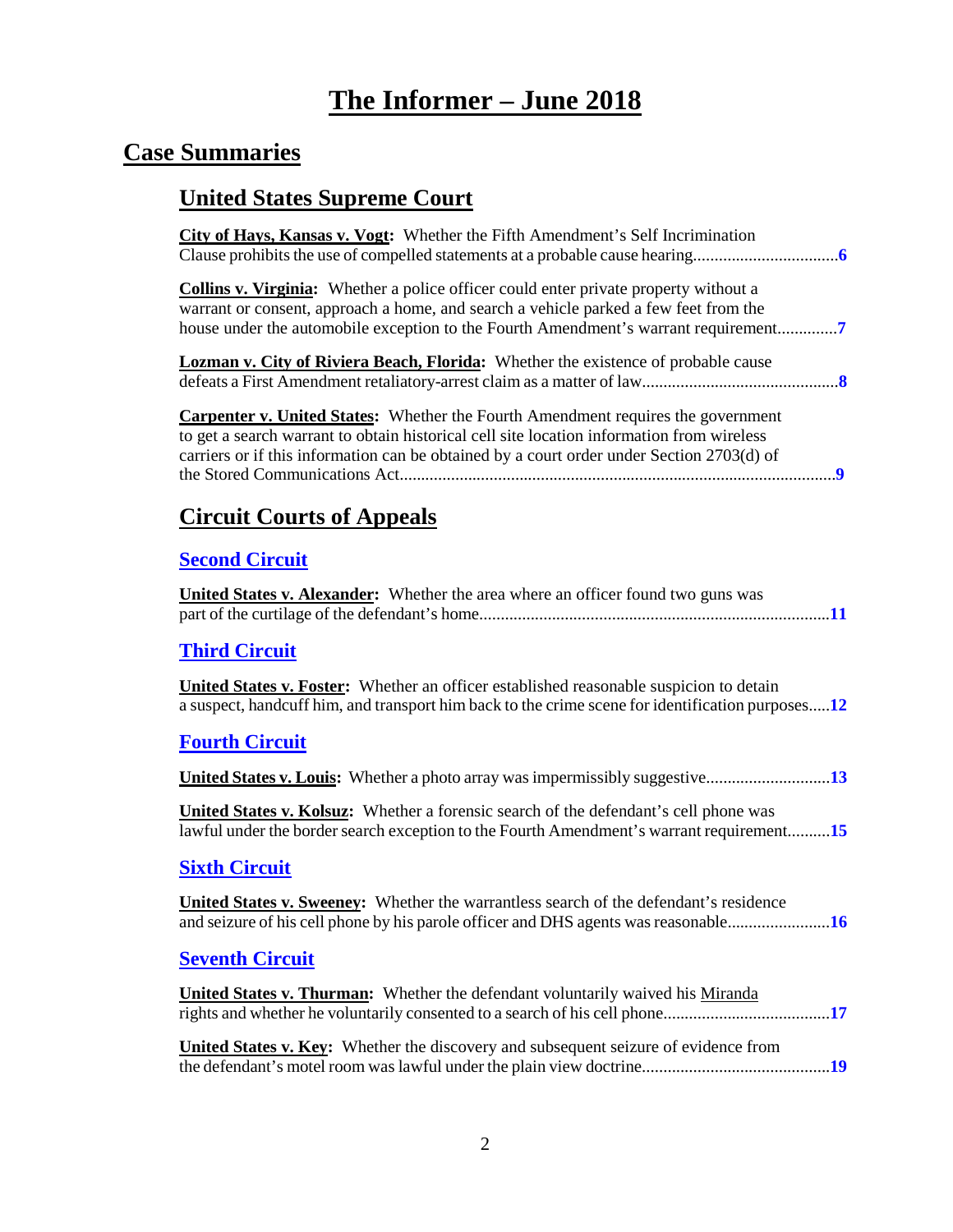### **[Eighth Circuit](#page-19-0)**

| <b>United States v. Garcia:</b> Whether an officer's encounter with the defendant on an Amtrak<br>train was consensual and whether the defendant voluntarily consented to a search of his bag20 |  |
|-------------------------------------------------------------------------------------------------------------------------------------------------------------------------------------------------|--|
| <b>United States v. Perez-Trevino:</b> Whether an officer conducted a valid inventory search<br>of the defendant's car and whether the government established probable cause and satisfied      |  |
| United States v. Edwards: Whether officers had probable cause to arrest the defendant<br>and search his car under the automobile exception to the Fourth Amendment's warrant                    |  |
| <b>Ninth Circuit</b>                                                                                                                                                                            |  |
| <b>United States v. Johnson:</b> Whether officers conducted a valid inventory search of                                                                                                         |  |
| <b>Tenth Circuit</b>                                                                                                                                                                            |  |
| <b>United States v. Hammond:</b> Whether officers had reasonable suspicion to frisk the                                                                                                         |  |
| <b>Eleventh Circuit</b>                                                                                                                                                                         |  |
| <b>Montanez v. Carvajal:</b> Whether the officers' multiple warrantless entries into the                                                                                                        |  |

**United States v. Touset:** Whether a forensic search of the defendant's electronic devices was lawful under the border search exception to the Fourth Amendment's warrant requirement...**[26](#page-25-0)**

#### ♦

# **FLETC Talks**

A brief review of United States Supreme Court cases involving a variety of Constitutional issues relevant to law enforcement officers.

### **1. Minnesota v. Dickerson** (Plain-Touch Doctrine)

When a police officer detects contraband through his or her sense of touch during a lawful Terry frisk, does the Fourth Amendment permit the officer to seize it?

<https://www.youtube.com/watch?v=3s4bDZ83krw>

For the Court's opinion: <https://supreme.justia.com/cases/federal/us/508/366/case.pdf>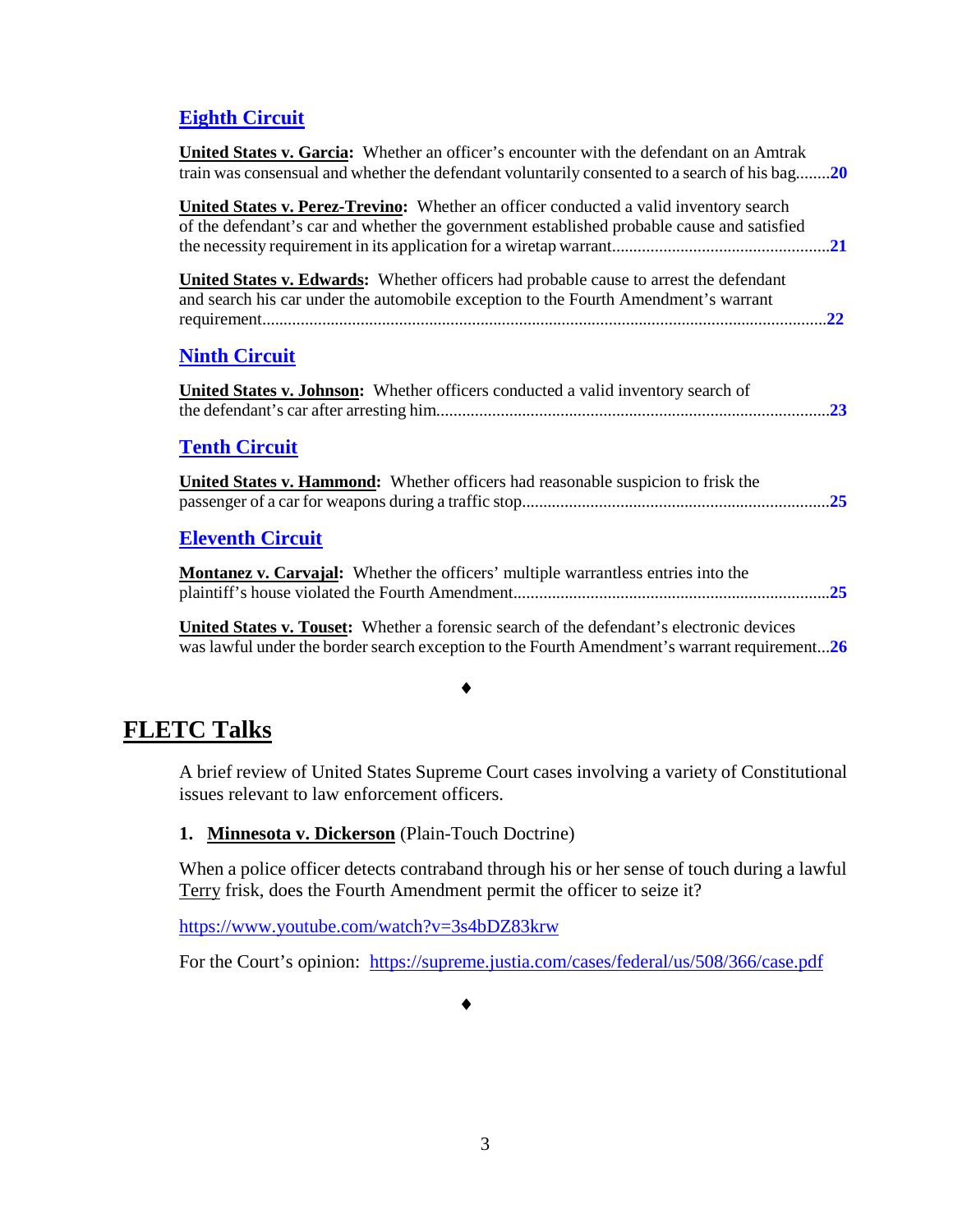### **2. O'Connor v. Ortega (**Government Workplace Searches)

A discussion of the Fourth Amendment rights of government employees with regard to administrative searches in the workplace, during investigations by supervisors for suspected violations of agency policy rather than by law enforcement officers for criminal offenses.

<https://www.youtube.com/watch?v=WeTm3GrzR4Q>

For the Court's opinion: <https://supreme.justia.com/cases/federal/us/480/709/case.html>

#### ♦

### **3. New York v. Belton** (Search Incident to Arrest – Vehicles)

Can police officers lawfully search the passenger compartment of a vehicle and containers found within it after arresting the occupants?

<https://www.youtube.com/watch?v=ngn9LATgI-M>

For the Court's opinion: <https://supreme.justia.com/cases/federal/us/453/454/case.html>

### ♦

### **4. Government Employees and Free Speech Rights**

The First Amendment permits, in certain circumstances, government employees, to include police officers, to speak as private citizens on matters of public concern. Click on the link below for a discussion on the limitations a government employer can place on its employees right to free speech under the First Amendment.

[https://www.youtube.com/watch?v=W6EBfL9\\_oPY](https://www.youtube.com/watch?v=W6EBfL9_oPY)

#### ♦

### **FLETC Informer Webinar Schedule**

### **1. Understanding the Administrative / Inspection Search (1-hour)**

Presented by John Besselman, Senior Advisor for Training, Office of Chief Counsel, Federal Law Enforcement Training Centers, Glynco, Georgia

This unique government authority and its limitations is, at times, misunderstood. This webinar will explain how, why and when an agency has the ability to conduct an administrative inspection. All are welcome to attend. Recommended for those agencies that possess an inspection power.

### **Thursday July 19, 2018 – 10:30 a.m. EDT**

**To participate in this webinar: <https://share.dhs.gov/inspections/>**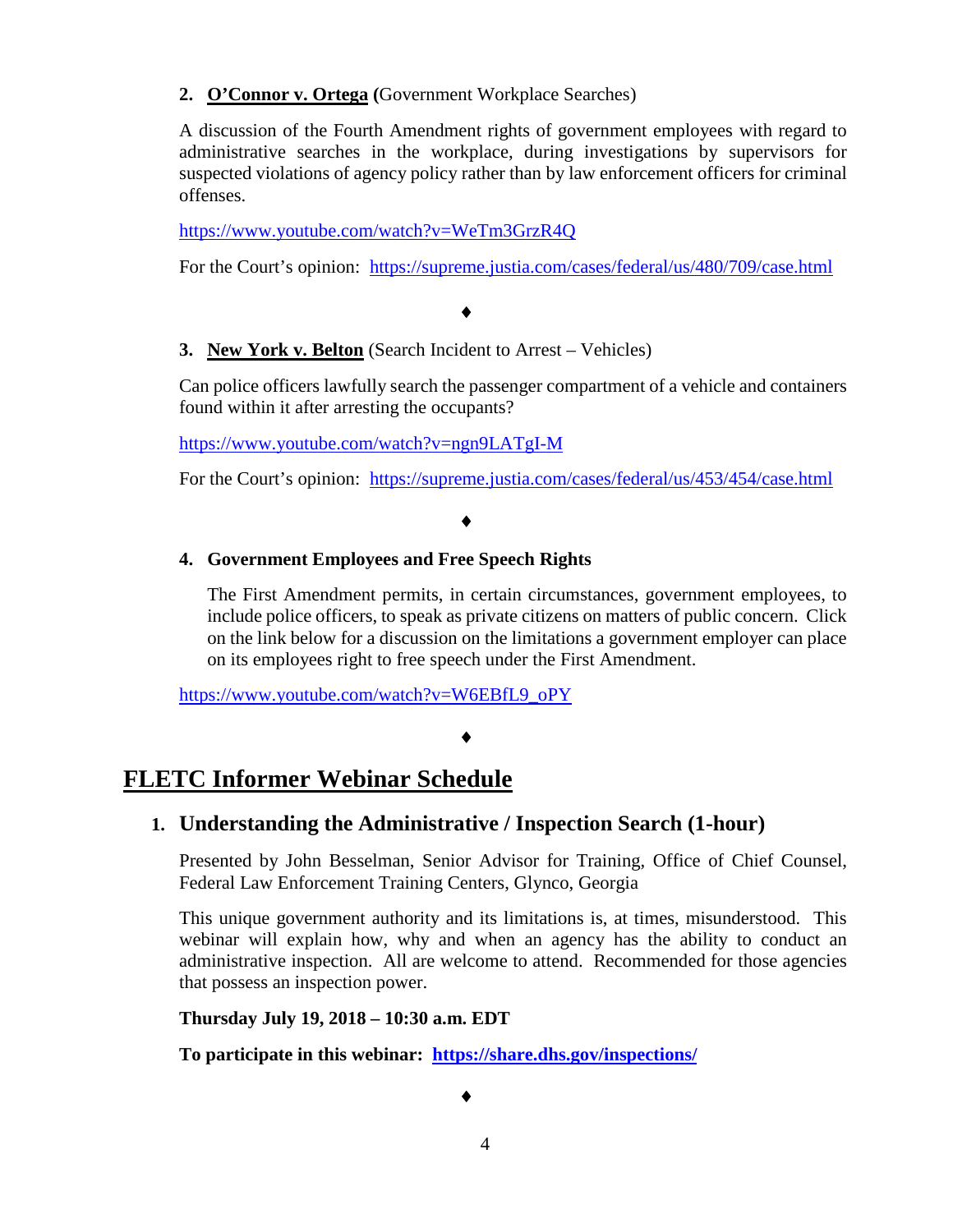### **2. Searching Cars Without Warrants (the Mobile Conveyance Doctrine / Carroll Doctrine / Automobile Exception) (1-hour)**

Presented by Paul Sullivan and Patrick Walsh, Attorney-Advisors / Branch Chiefs, Federal Law Enforcement Training Centers, Glynco, Georgia

In Collins v. Virginia, decided on May 29, 2018, the Supreme Court had to determine if a law enforcement officer could intrude upon the curtilage of a home and conduct a warrantless search of a motorcycle under the mobile conveyance doctrine. This webinar will review the history of the mobile conveyance doctrine, discuss Collins v. Virginia, and explain how the Collins opinion affects law enforcement officers in future investigations.

**Thursday July 26, 2018 – 3:00 p.m. EDT**

**To participate in this webinar: <https://share.dhs.gov/walsh/>**

### ♦

# **To participate in a FLETC Informer Webinar**

- 1. Click on the link to access the Homeland Security Information Network (HSIN).
- 2. If you have a HSIN account, enter with your login and password information.
- 3. If you do not have a HSIN account, click on the button next to "Enter as a Guest."
- 4. Enter your name and click the "Enter" button.
- 5. You will now be in the meeting room and will be able to participate in the event.
- 6. Even though meeting rooms may be accessed before an event, there may be times when a meeting room is closed while an instructor is setting up the room.
- **7. If you experience any technical issues / difficulties during the login process, please call our audio bridge line at (877) 446-3914 and enter participant passcode 232080 when prompted.**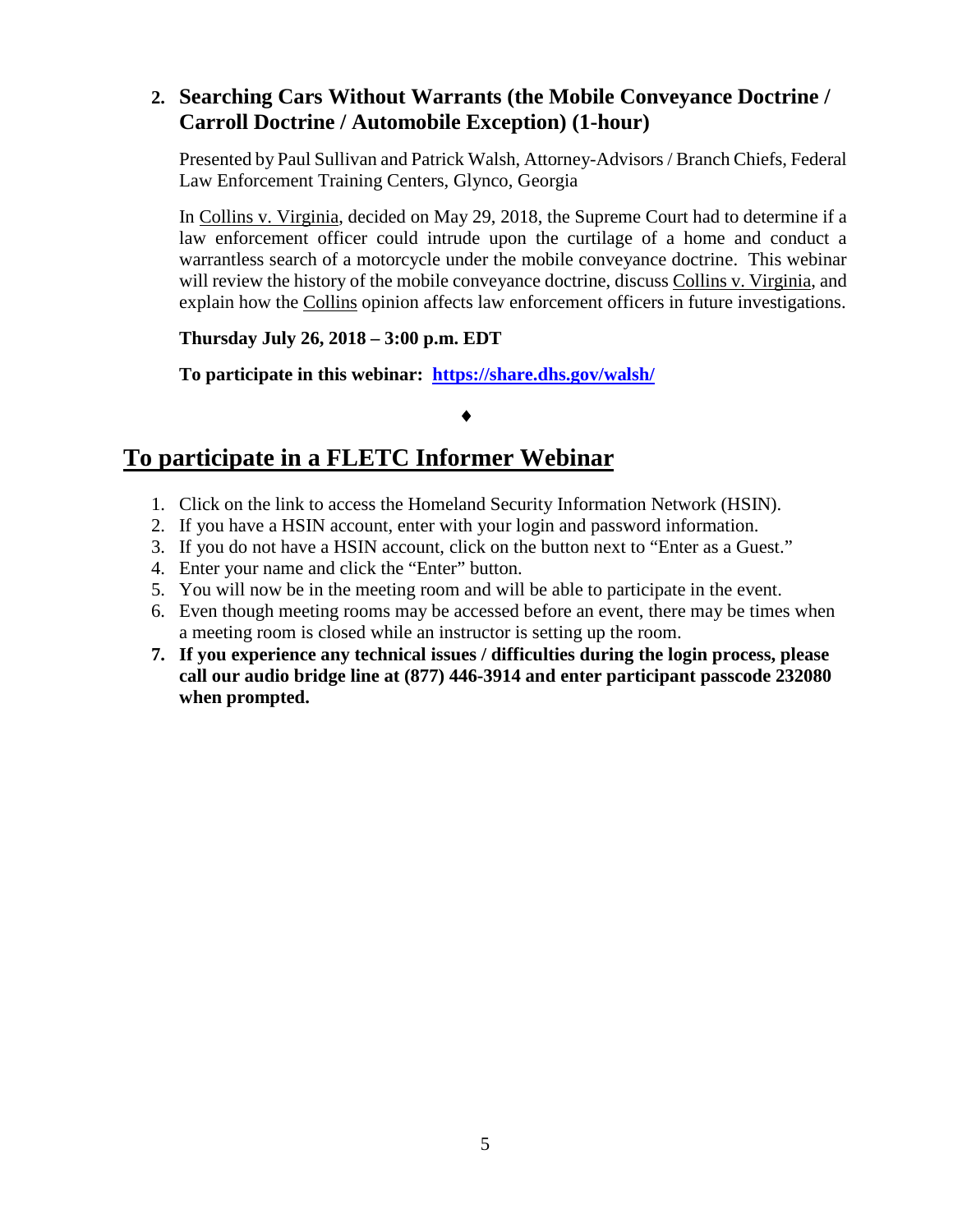# CASE SUMMARIES

# United States Supreme Court

### <span id="page-5-1"></span><span id="page-5-0"></span>**City of Hays v. Vogt, 2018 U.S. LEXIS 3208 (May 29, 2018)**

Vogt was employed as a police officer with the City of Hays, Kansas. During an internal investigation, the Hays police chief compelled Vogt to provide a statement describing how Vogt had come into possession of a knife. Based on Vogt's compelled statement, as well as other evidence, Vogt was charged in Kansas state court with two felony counts related to his possession of the knife. Following a probable cause hearing, the state district court determined that probable cause was lacking and dismissed the charges.

Vogt filed a lawsuit under *42 U.S.C. § 1983* against the City of Hays claiming, among other things, that the use of his compelled statements to support the prosecution during the probable cause hearing violated his Fifth Amendment right against self-incrimination. The district court held that Vogt had not stated a valid claim under the Fifth Amendment because the incriminating statements were never used against him at trial. Vogt appealed.

The Tenth Circuit Court of Appeals reversed the district court. The court recognized that the Fifth Amendment's Self Incrimination Clause, which applies to the states through incorporation of the Fourteenth Amendment, protects individuals from being compelled to incriminate themselves in any "criminal case." The court added that this protection extends to police officers and prohibits the government from compelling officers to make incriminating statements in the course of their employment. Consequently, the court found, that as a law enforcement officer, Vogt was protected under the Fifth Amendment against the use of his compelled statements in a criminal case.

The Tenth Circuit Court of Appeals then held that the phrase "criminal case" includes probable cause hearings as well as trials. As a result, the court concluded that Vogt had adequately alleged a Fifth Amendment violation consisting of the use of his compelled statements in a criminal case. In its opinion, the Tenth Circuit Court of Appeals noted there is a split among the circuits on this issue. The 3rd, 4th, and 5th Circuits have held that the Fifth Amendment only provides rights at trial, while the 2nd, 7th, and 9th Circuits have held that certain pre-trial uses of compelled statements violate the Fifth Amendment.

The City of Hays appealed and the Supreme Court initially granted certiorari to determine "whether the Fifth Amendment is violated when compelled statements are used at a probable cause hearing." However, the Supreme Court subsequently dismissed the case as "improvidently granted" without issuing any opinion on the merits or deciding the issue presented. As a result, the Tenth Circuit's holding in Vogt's favor remains in effect and there remains a split among the circuits on this issue.

For the Court's opinion: [https://www.supremecourt.gov/opinions/17pdf/16-1495\\_e1pf.pdf](https://www.supremecourt.gov/opinions/17pdf/16-1495_e1pf.pdf)

\*\*\*\*\*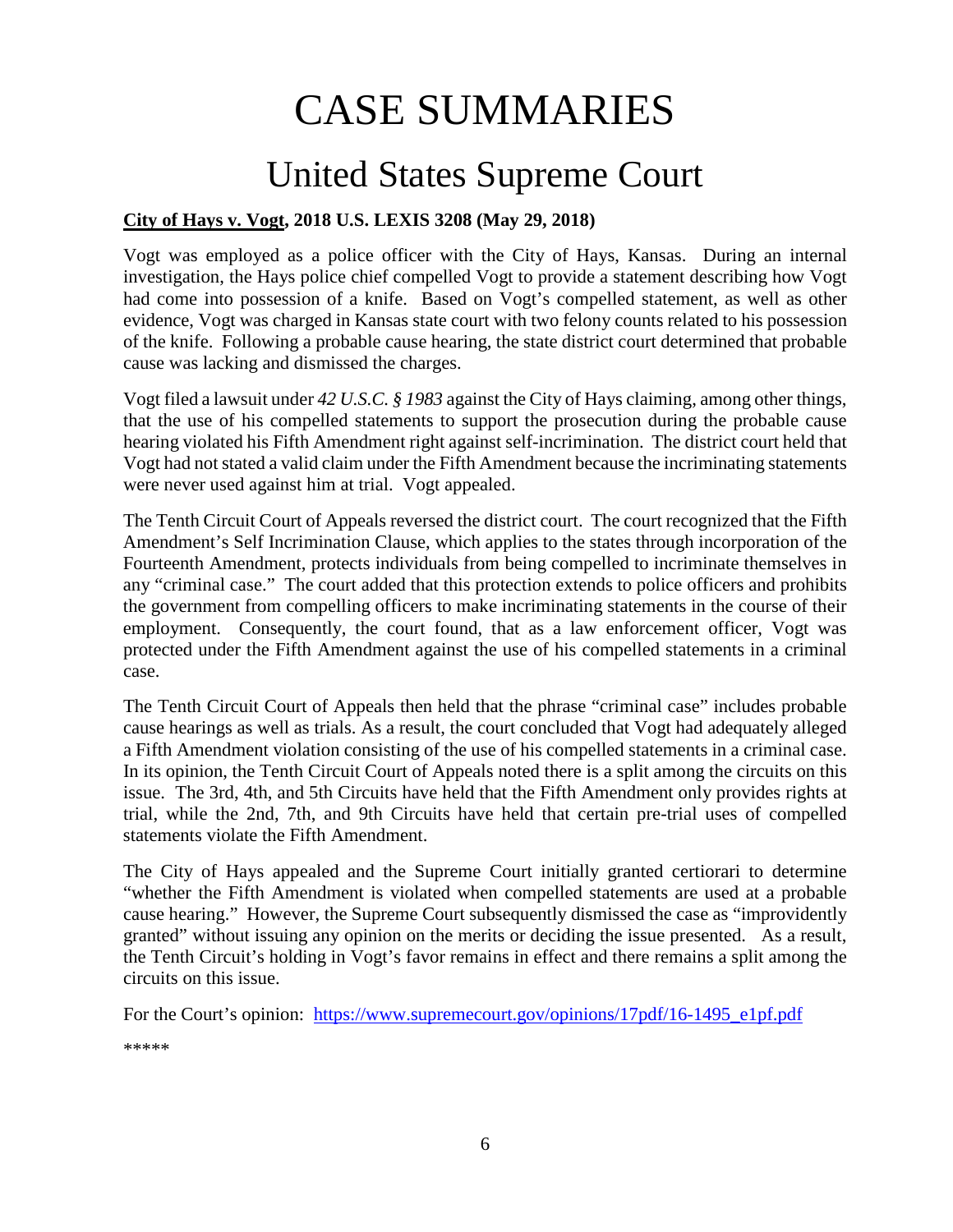### <span id="page-6-0"></span>**Collins v. Virginia, 2018 U.S. LEXIS 3210 (May 29, 2018)**

On two occasions, police officers attempted to stop a motorcycle after the driver committed traffic violations. However, in both cases, the driver increased his speed and eluded the officers. A few months later, one of the officers developed evidence that Collins was the person operating the motorcycle and went to Collins' house. While standing in the street, the officer saw a motorcycle covered with a tarp parked in the driveway. The officer walked up the driveway, lifted the tarp, and uncovered the motorcycle. The officer confirmed the motorcycle appeared to be the same one that had previously eluded him and recorded the motorcycle's vehicle identification number (VIN). A computer search of the VIN revealed the motorcycle had been stolen several years before. The officer arrested Collins for receiving stolen property.

After he was convicted, Collins appealed, arguing that the trial court should have suppressed the VIN information. Specifically, Collins argued that the officer violated the Fourth Amendment when he walked up the driveway onto the curtilage, without permission or a search warrant, and removed the motorcycle tarp to reveal the VIN.

The Supreme Court of Virginia disagreed and affirmed Collins' conviction. The court held that the officer's entry onto Collins' driveway and lifting the tarp was a valid warrantless search under the automobile exception to the Fourth Amendment's warrant requirement. The court commented that the United States Supreme Court has "never limited the automobile exception such that it would not apply to vehicles parked on private property." In addition, the Virginia Supreme Court noted that it "has held that there is no reasonable expectation of privacy in a vehicle parked on private property yet exposed to public view."

Collins appealed to the Supreme Court. In an 8-1 opinion, the Court concluded that the automobile exception does not permit the warrantless entry of a home or its curtilage in order to search a vehicle located there.

The Court explained that this case involved two distinct areas of Fourth Amendment law: the automobile exception to the warrant requirement and the protection extended to the curtilage of a home. In [Carroll v. United States,](https://supreme.justia.com/cases/federal/us/267/132/case.html) decided in 1925, the Court held that the warrantless search of an automobile traveling on a public road was reasonable under the Fourth Amendment because the officers had probable cause to believe the vehicle contained illegal liquor. In subsequent cases, the "ready mobility" of vehicles served as the primary justification for the automobile exception. In [South Dakota v. Opperman,](https://supreme.justia.com/cases/federal/us/428/364/case.html) decided in 1976, the Court introduced an additional justification for the automobile exception based on the government's regulation of vehicles that travel on public roads, such as periodic inspection and licensing requirements. However, with both justifications, the Court emphasized that both rationales applied only to automobiles and not to houses.

Next, the Court noted that a person's home is afforded the highest level of protection under the Fourth Amendment. In addition to the home itself, the court recognized that the curtilage of a home is afforded the same level of protection under the Fourth Amendment. Specifically, the Court considers curtilage "the area immediately surrounding and associated with the home" to be "part of the home itself for Fourth Amendment purposes." Consequently, when a law enforcement officer intrudes on the curtilage to obtain evidence, a Fourth Amendment search has occurred. The Court has held that such an intrusion is presumed to be unreasonable unless the officer has a warrant or an exception to the warrant requirement exists.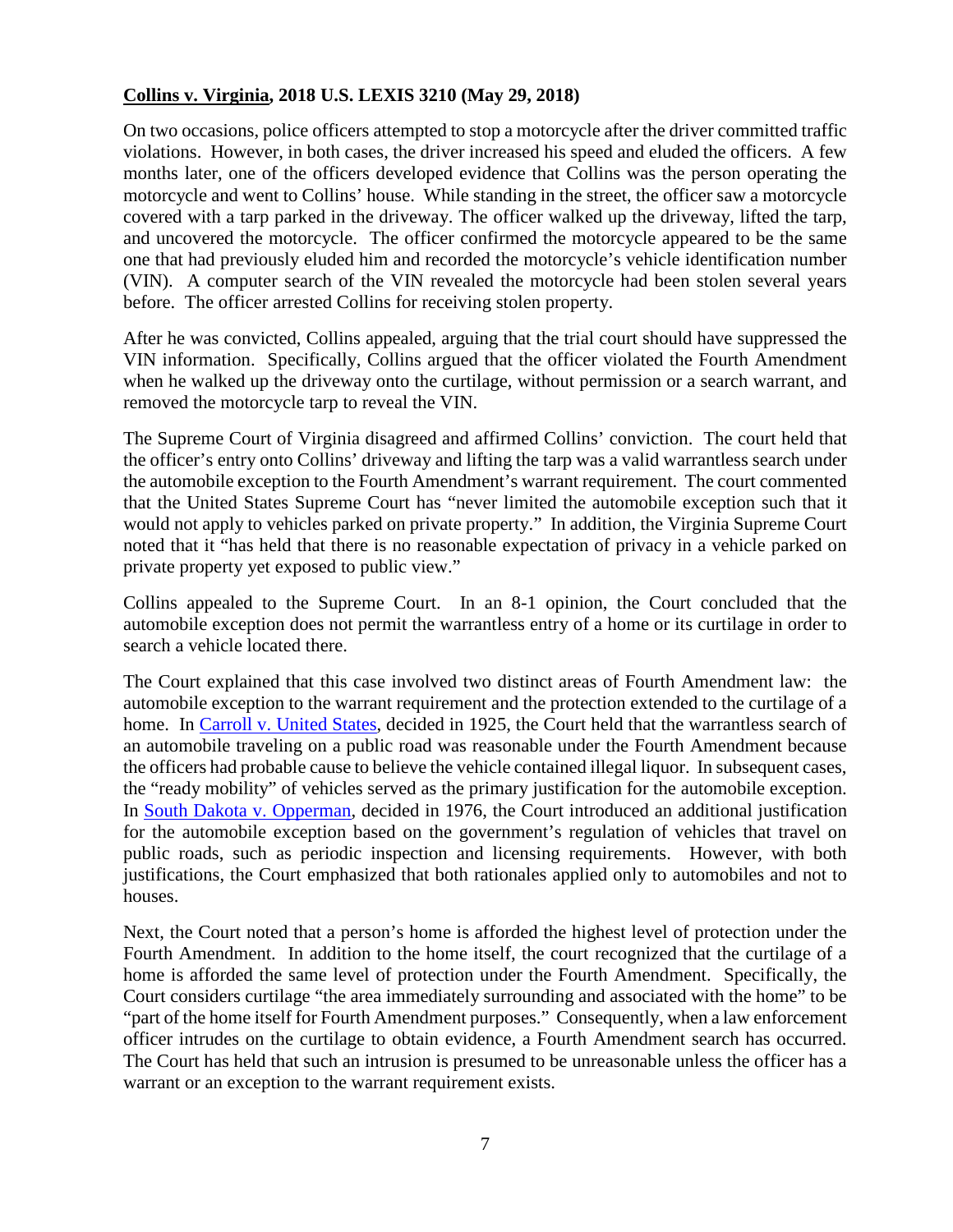In this case, the Court held that the top portion of the driveway where Collins' motorcycle was parked was part of the curtilage. Based on the photographs in the record, the top portion of the driveway was enclosed on two sides by a brick wall, several feet high, and on a third side by the house. A side door provided direct access between this partially enclosed section of the driveway and the house. The court added that while a visitor attempting to reach the front door of the house would walk up the driveway, he would have to turn off before entering the enclosure, and instead proceed up a set of steps leading to the front door. When the officer lifted the tarp from the motorcycle, it was parked inside this partially enclosed top portion of the driveway that abutted the house. In physically intruding on the curtilage of Collins' home to search the motorcycle, the court held that the officer not only invaded Collins' Fourth Amendment interest in the motorcycle, but also invaded Collins' Fourth Amendment interest in the curtilage of his home.

The court further held that the automobile exception did not justify the officer's intrusion onto the curtilage of Collins' home. Just as an officer must have a lawful right of access to any contraband he discovers in plain view in order to seize it, the Court held that an officer must have a lawful right of access to a vehicle in order to search it under the automobile exception.

Although the Court reversed the judgment of the Virginia Supreme Court, the Court remanded the case for the state trial court to determine if the officer's warrantless entry onto the curtilage of Collins' house may have been reasonable for a different reason, such as the exigent circumstances exception to the warrant requirement.

For the Court's opinion: [https://www.supremecourt.gov/opinions/17pdf/16-1027\\_7lio.pdf](https://www.supremecourt.gov/opinions/17pdf/16-1027_7lio.pdf)

\*\*\*\*\*

### <span id="page-7-0"></span>**Lozman v. City of Riviera Beach, 2018 U.S. LEXIS 3691 (June 18, 2018)**

In June 2006, Lozman filed a lawsuit against the City of Riviera Beach attempting to invalidate the City's approval of a redevelopment plan, which affected his residence. In November 2006, the City Council held a regular public meeting and Lozman was granted to permission to speak during the "public comments" portion of the meeting. When Lozman began to speak about the recent arrest of a Palm Beach County Commissioner on corruption charges, one of the City Council members told Lozman that he could not speak about that incident. After Lozman told the council member, "Yes, I will," the council member directed a City police officer to remove Lozman from the meeting. After Lozman refused the officer's request to walk outside, the officer arrested Lozman and charged him with disorderly conduct and resisting arrest without violence. Although the state's attorney determined there was probable cause to arrest Lozman, the charges were dismissed because there was "no reasonable likelihood of a successful prosecution."

Lozman sued the City under 42 U.S.C. § 1983. Lozman alleged, among other things, that the City arrested him in retaliation for his opposition to the City's redevelopment plan, in violation of the First Amendment.

At trial, the jury found that the officer had probable cause to arrest Lozman for disturbing a lawful assembly under Fla. Stat. § 871.01. On appeal, the Eleventh Circuit Court of Appeals held that the jury's finding that there was probable cause to arrest Lozman was supported by the evidence. In addition, the court held that the jury's determination that Lozman's arrest was supported by probable cause defeated Lozman's First Amendment retaliatory arrest claim as a matter of law. Lozman appealed.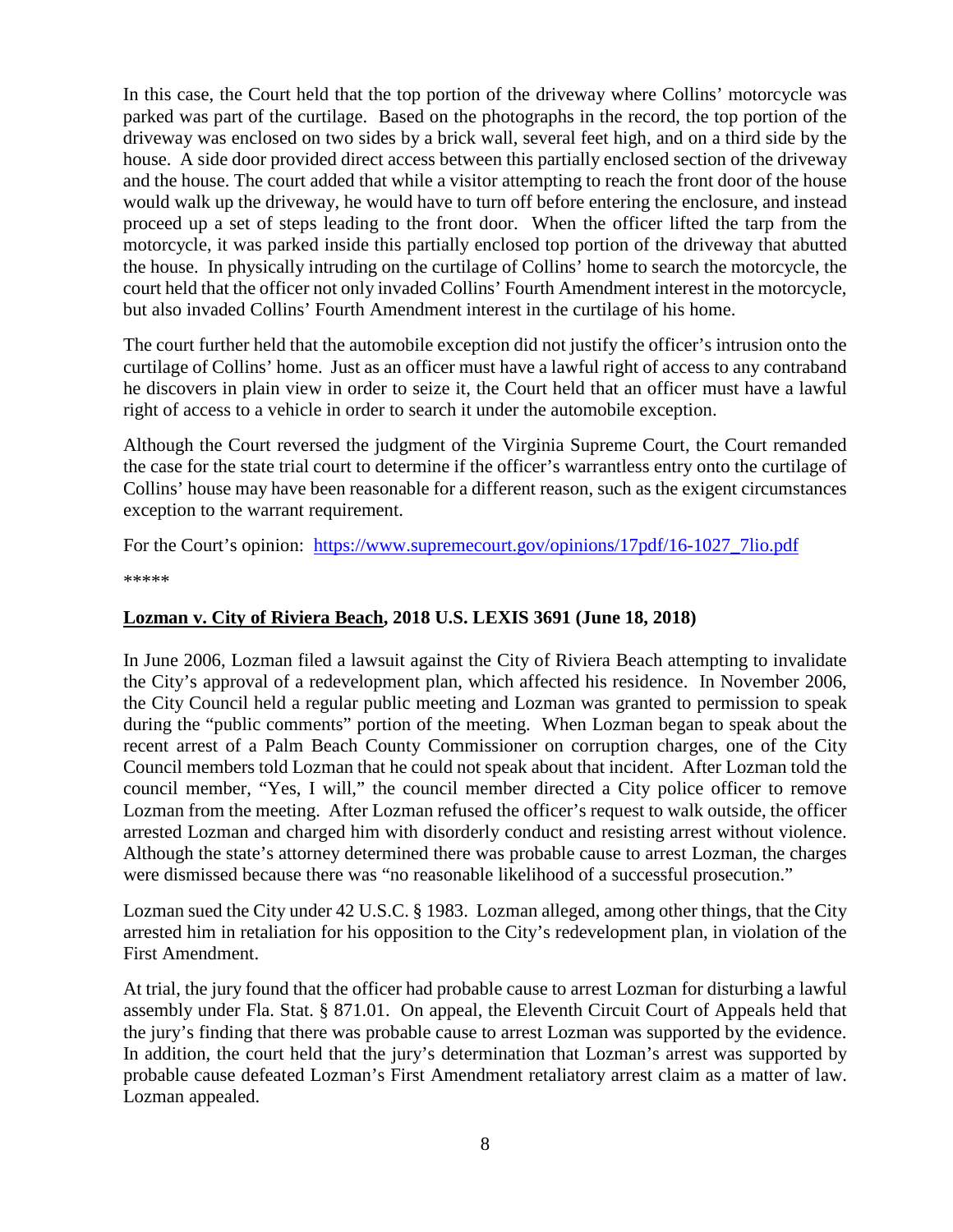The issue presented to the Court was:

1. Does the existence of probable cause defeat a First Amendment retaliatory-arrest claim as a matter of law?

However, without deciding this issue, the Court held that the existence of probable cause did not automatically prevent Lozman from suing the City for First Amendment retaliation against him pursuant to an "official municipal policy" of intimidation under the circumstances of this case. The Court remanded the case to the Eleventh Circuit to determine whether a reasonable juror could find that the City formed a retaliatory policy to intimidate Lozman during its closed-door session, whether a reasonable juror could find that the arrest constituted an official act by the City, and whether the City proved that it would have arrested Lozman regardless of any retaliatory motive. In so ruling, the Court did not resolve a split among the circuits concerning the issue originally presented.

For the Court's opinion: https://www.supremecourt.gov/opinions/17pdf/17-21 p8k0.pdf

\*\*\*\*\*

### <span id="page-8-0"></span>**Carpenter v. United States, 2018 U.S. LEXIS 3844 (June 22, 2018)**

The government charged Carpenter with several counts of armed robbery. At trial, the government's evidence included records from Carpenter's wireless cell phone carriers, which provided Carpenter's cell-site location information (CSLI) for 127 days. The CSLI indicated that Carpenter used his cellphones within a half-mile to two miles of several robbery locations during the time the robberies occurred. The government obtained these records with a court order issued by a magistrate judge pursuant to Section 2703(d) of the Stored Communications Act (SCA). A court order under §2703(d) does not require a finding of probable cause. Instead, the SCA authorizes a court to issue a disclosure order under §2703(d) whenever the government "offers specific and articulable and material facts showing that there are reasonable grounds to believe" that the records sought "are relevant and material to an ongoing criminal investigation."

Carpenter filed a motion to suppress the CSLI evidence, arguing that the government violated the Fourth Amendment by not obtaining a search warrant based on probable cause to obtain this information.

The district court denied Carpenter's motion and he appealed.

The Sixth Circuit Court of Appeals, applying the third-party doctrine, held that Carpenter did not have a reasonable expectation of privacy in his CSLI because he shared that information with his wireless carriers. The court found that cell phone users voluntarily convey CSLI to third-party carriers as "a means to establish communication;" therefore, the court concluded that the government's collection of cell-site "business records" created and maintained by Carpenter's wireless carriers were not a search under the Fourth Amendment. Carpenter appealed to the Supreme Court.

The Court held that the government's acquisition of Carpenter's CSLI constituted a search under the Fourth Amendment. First, the court found that Carpenter had a reasonable expectation of privacy in his physical location and movements over the 127-day period, which the CSLI covered. The Court noted that tracking a person's past movements through CSLI was similar to many of the qualities of GPS monitoring. The court added that the accuracy of CSLI is quickly approaching GPS-level precision and that the Court had to take that fact into account in its holding.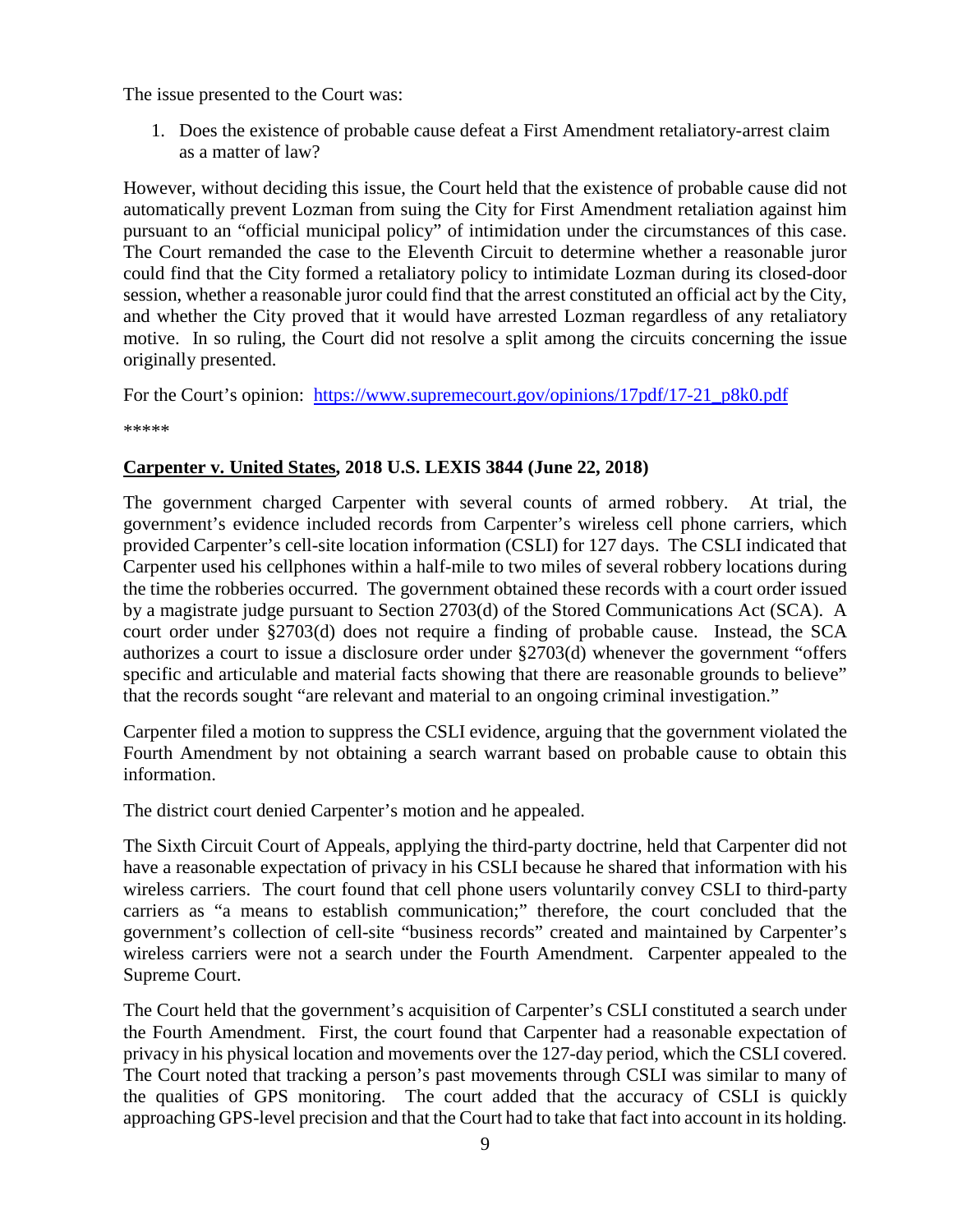Second, the Court recognized the digital technology that made it possible to track Carpenter's location and movements for such a period did not exist when the Court decided the cases establishing the third-party doctrine. Consequently, even though a person's CSLI is maintained by a third-party wireless carrier as a business record, the Court held that a person still maintains a legitimate expectation of privacy in the record of his physical movements as captured through CSLI.

Third, after finding that the acquisition of Carpenter's CSLI was a Fourth Amendment search, the Court stated the government must generally obtain a warrant supported by probable cause before acquiring such records. However, in this case the government obtained Carpenter's CLSI pursuant to a court order issued under 18 U.S.C. §2703(d), which required the government to show "reasonable grounds to believe" that the records sought "are relevant and material to an ongoing criminal investigation," which falls well short of the probable cause required for a warrant. Consequently, the Court held that an order issued under §2703(d) "is not a permissible mechanism for accessing CSLI;" therefore, before compelling a wireless carrier to turn over a subscriber's CSLI, the government must obtain a warrant.

It should be noted that the Court recognized that while the government will generally need a warrant to access CSLI, case specific exceptions may support a warrantless search of an individual's CSLI under certain circumstances. For example, the court stated that the "exigencies of the situation" might make the needs of the government so compelling that a warrantless search is objectively reasonable under the Fourth Amendment. Such exigencies include the need to pursue a fleeing suspect, protect individuals who are threatened with imminent harm, or prevent the imminent destruction of evidence.

The Court also acknowledged that its holding was narrow and did not express a view on matters not at issue in this case such as real-time CSLI or "tower dumps," whereby the government obtains a download of information on all the devices that connected to a particular cell site during a specific timeframe. In addition, the Court did not call into question conventional surveillance techniques and tools, such as security cameras. The Court stated that its ruling did not change the application of the third-party doctrine in non-CSLI contexts, nor did it address other types of business records that might incidentally reveal location information. Finally, the Court mentioned that its opinion did not consider other collection techniques involving foreign affairs or national security.

For the Court's opinion: [https://www.supremecourt.gov/opinions/17pdf/16-402\\_h315.pdf](https://www.supremecourt.gov/opinions/17pdf/16-402_h315.pdf)

\*\*\*\*\*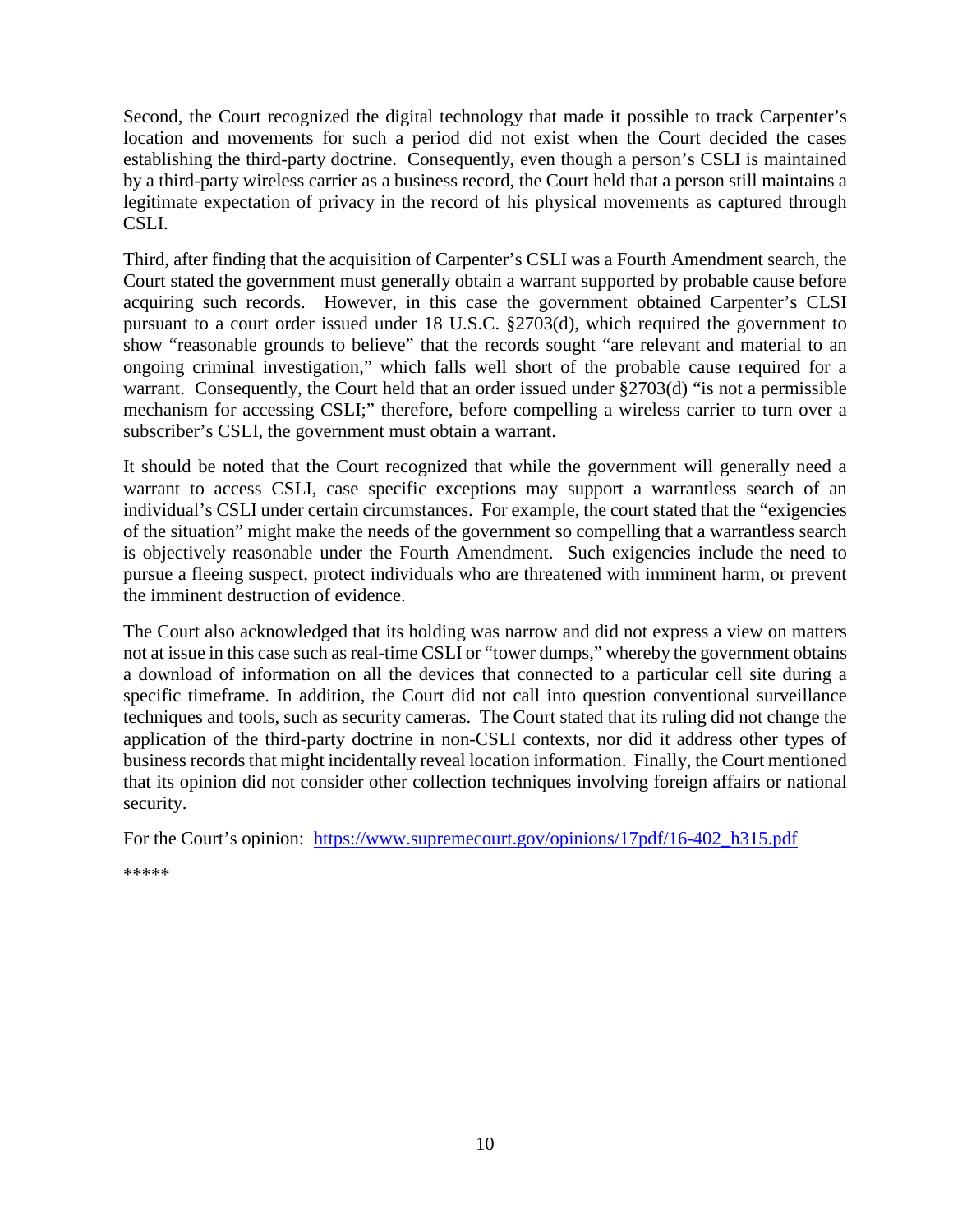# Circuit Courts of Appeal

# <span id="page-10-0"></span>**Second Circuit**

### <span id="page-10-1"></span>**United States v. Alexander, 2018 U.S. App. LEXIS 11093 (2d Cir. N.Y. May 1, 2018)**

Alexander lived in a residential neighborhood in Staten Island, New York. The front of Alexander's house faced the street and a driveway ran alongside the house into the backyard. At the end of the driveway was a shed. Alexander used the part of the driveway in front of the shed for parking, barbeques, and relaxation. There was chain link fencing on three sides of the property but not on the side facing the street.

Between 3:00 a.m. and 3:30 a.m., two police officers saw Alexander and a woman standing in his front yard. A few feet away, another man and a woman sat in a car that was idling in the street, blocking Alexander's driveway. As the officers approached the group, they saw the man in the car attempt to put what appeared to be a baggie of drugs in his pants. The officers removed the occupants from the car and discovered a plastic baggie containing cocaine.

During this time, Alexander walked down his driveway, away from the officers, to put away a bottle of liquor he had been holding. While walking down the driveway, Alexander picked up a bag that had been left next to the house and walked toward the backyard. When he returned, Alexander did not have the bottle nor the bag with him.

When another officer arrived, he decided to look for the items that Alexander had moved. The officer walked down the driveway and found the liquor bottle around the back corner of the house, next to the home's back door. The officer later found the bag resting on a chair by the front corner of a shed. The chair was approximately four-feet from where the officer had found the bottle. The officer walked up to the bag and saw the butt of a gun sticking out of it. The officer searched the bag and found two guns inside.

The government charged Alexander with being a felon in possession of a firearm.

Alexander filed a motion to suppress the guns and the liquor bottle, arguing that the officer violated the Fourth Amendment by searching the curtilage of Alexander's home without a warrant or probable cause. The district court granted Alexander's motion as to the bottle, but denied it as to the guns, holding that the guns were not found on the curtilage of the house. Alexander appealed.

The curtilage is the "area adjacent to the home and to which the activity of home life extends." As such, the curtilage is considered part of a person's home and is afforded the same protection against unreasonable searches as the home itself. Consequently, a search of the curtilage that occurs without a warrant based on probable cause or an exception to the warrant requirement violates the Fourth Amendment.

In [United States v. Dunn,](https://supreme.justia.com/cases/federal/us/480/294/case.html) the Supreme Court outlined a four-factor test which it instructed should be used to resolve curtilage questions. The factors were:

- 1. The proximity of the area claimed to be curtilage to the home;
- 2. Whether the area is included within an enclosure surrounding the home;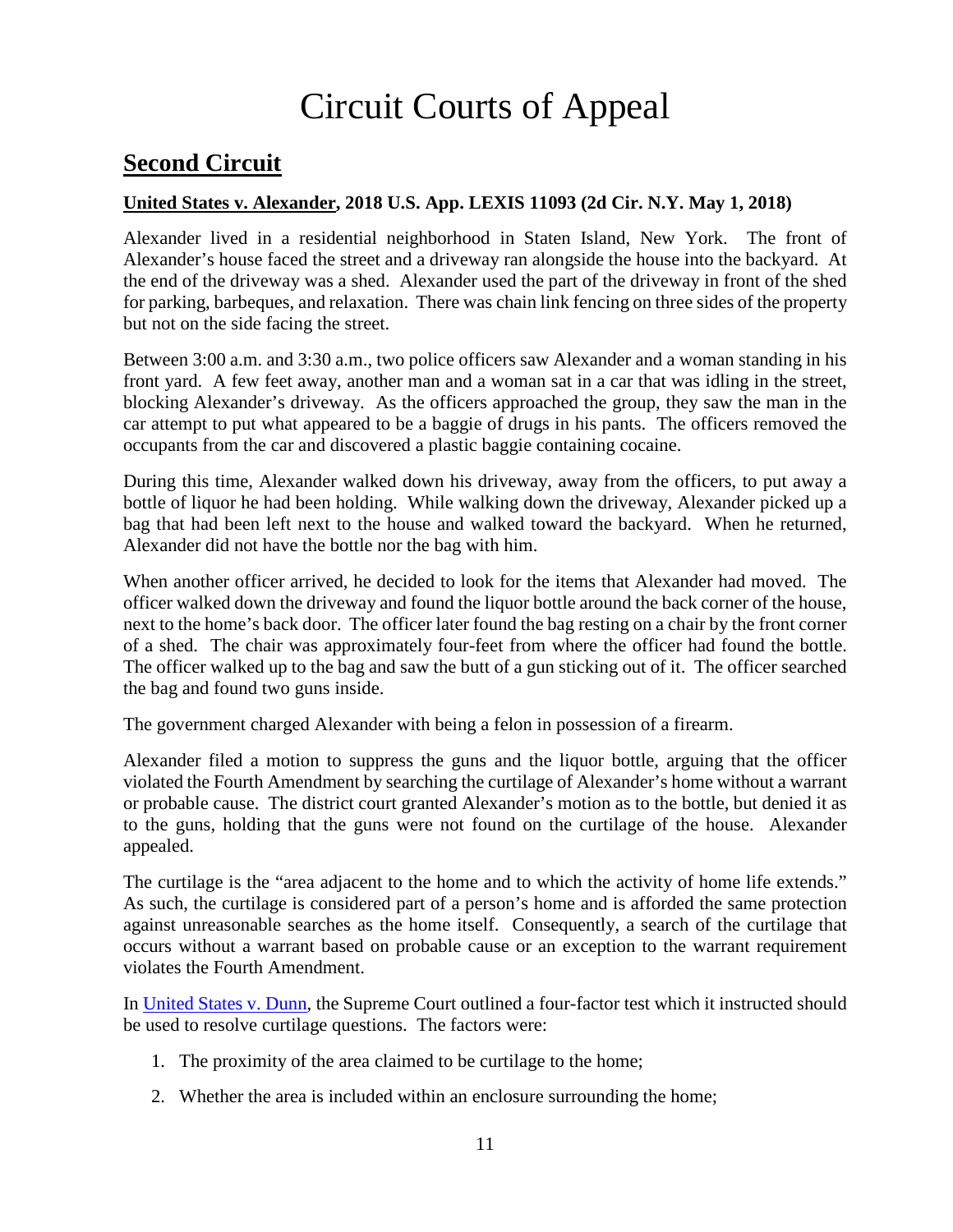- 3. The nature of the uses to which the area is put; and
- 4. The steps taken by the resident to protect the area from observation by passing people.

I[n Florida v. Jardines,](https://supreme.justia.com/cases/federal/us/569/11-564/case.pdf) without reference to the Dunn factors, the Supreme Court held that Jardines' porch was part of the home's curtilage. Significantly, Jardines front porch was neither hidden from public view nor closed off to the public by a fence. The Second Circuit Court of Appeals felt that the lack of fencing, relevant to the second Dunn factor and the lack of steps taken to protect the area from public observation, relevant to the fourth Dunn factor, may suggest that these factors may be of limited significance in certain residential settings in determining the curtilage of a home.

Against this backdrop, the Second Circuit Court of Appeals held that the area where the officer found the guns was part of the curtilage of Alexander's home and reversed the district court's denial of Alexander's motion to suppress them. First, the court found the first Dunn factor favored Alexander, as the area in front of the shed, where the officer found the guns, was just a few steps away from Alexander's back door. Next, the court found the second Dunn factor neutral, but added that this factor was less useful in a residential setting. Third, the court found the third Dunn factor favored Alexander, as the driveway was occasionally used for recreation, such as hosting barbeques, and was continuous with the backyard area behind the house. Finally, the court found the fourth Dunn factor favored the government, as nothing prevented the public from viewing the area from the sidewalk in front of the property, nor did the chain link fence stop neighbors in adjacent properties from observing Alexander's back yard. Even though the fourth Dunn factor weighed against a finding of curtilage, the court still held that the area searched by the officer was within the curtilage primarily because the officer found the guns in an area just a few steps from the home in an area partially used for "intimate activities".

For the court's opinion: [https://cases.justia.com/federal/appellate-courts/ca2/16-3708/16-3708-](https://cases.justia.com/federal/appellate-courts/ca2/16-3708/16-3708-2018-05-01.pdf?ts=1525183207) [2018-05-01.pdf?ts=1525183207](https://cases.justia.com/federal/appellate-courts/ca2/16-3708/16-3708-2018-05-01.pdf?ts=1525183207)

\*\*\*\*\*

# <span id="page-11-0"></span>**Third Circuit**

### <span id="page-11-1"></span>**United States v. Foster, 2018 U.S. App. LEXIS 14177 (3d Cir. PA May 30, 2018)**

A business owner in a shopping plaza saw two men in a car acting suspiciously, called 911, and provided the vehicle's license plate information. A records check indicated that the vehicle had been reported stolen in an armed robbery and an email was sent to officers alerting them of that fact.

The next day, while on patrol in the shopping plaza, an officer saw the car reported in the email the day before with two black males inside it. The officer notified his dispatch and left to meet with other officers who responded to his radio call. When the officer returned to the parking lot, he saw the passenger, later identified as Foster, standing outside the vehicle. The driver was not in or near the car.

While officers detained Foster in the parking lot, another officer on patrol responded to a radio call regarding the car's missing driver. The officer began a search of the mixed commercial and residential area around the shopping plaza to locate the suspect, reported only as a black male.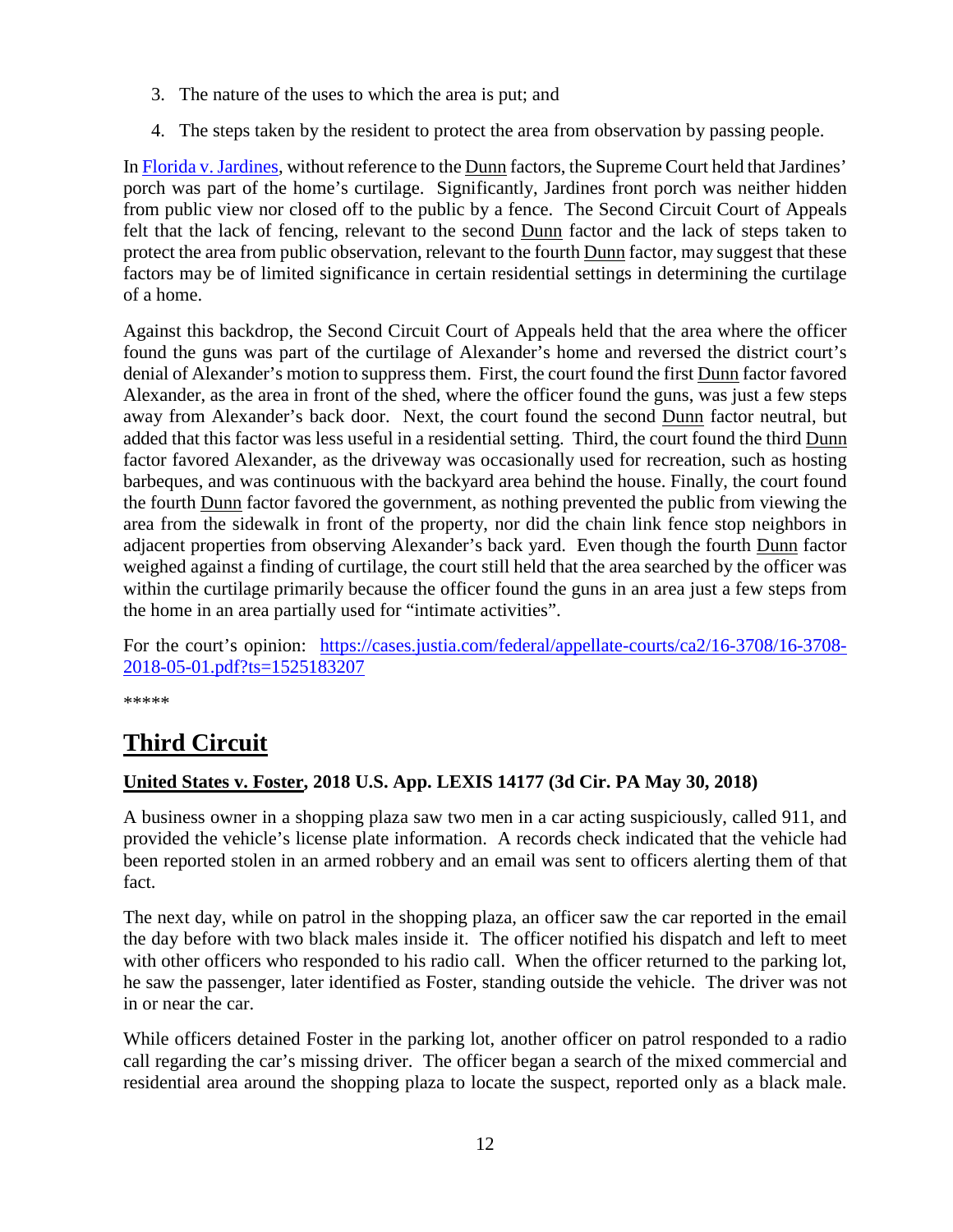The officer had received the email from the previous day, which noted that two potentially armed and dangerous black males were seen in a stolen car at the shopping plaza.

Within six minutes of receiving the alert about the missing driver, the officer saw a black male, later identified as Payton, walking along a road from the direction of the shopping plaza and about two-tenths of a mile from it. The officer watched Payton for approximately four minutes. During this time, Payton was the only pedestrian he saw in the search area matching the limited description relayed over the radio. In addition, none of the other officers reported seeing any pedestrians matching the suspect's description during this time. Finally, based on his experience, the officer knew that it was rare for pedestrians to be walking on the side of the road where he saw Payton. After communicating with his colleagues, the officer decided to stop Payton. After the officer handcuffed Payton, he transported him back to the shopping plaza for identification. In the meantime, the stolen car was transported to the police station. Officers searched the car and discovered a loaded rifle.

The government charged Foster and Payton with being felons in possession of a firearm. Both defendant's filed several pre-trial motions which the district court denied. On appeal, Payton argued that the officer violated the Fourth Amendment because the officer did not have reasonable suspicion to stop him because the only identifying information available before the stop was that a black male had fled the shopping plaza's parking lot.

In a consolidated opinion, the Third Circuit Court of Appeals disagreed. The court held that the totality of the circumstances known to the officer, combined with his experience as a law enforcement officer, provided him with reasonable, articulable suspicion to stop Payton.

First, within approximately six-minutes of receiving the alert, the officer saw a black male, later identified as Payton, walking along a road and coming from the direction of the shopping plaza. Second, the officer followed Payton for approximately four minutes and saw him walk beyond the commercial establishments towards a stretch of road with only residences. Third, at the time of the stop, Payton was two-tenths of a mile from the shopping plaza and no other officers had observed any other pedestrians in the defined search area matching the suspect's description. Fourth, the officer had fourteen years of experience patrolling the area around the shopping plaza and in that time the officer testified that it was rare to see anyone other than two white, specialneeds adults walking along the stretch of road where the officer stopped Payton. Finally, the court held that it was reasonable for the officer to handcuff Payton and transport him back to the shopping plaza for identification purposes.

For the court's opinion: [https://cases.justia.com/federal/appellate-courts/ca3/16-3650/16-3650-](https://cases.justia.com/federal/appellate-courts/ca3/16-3650/16-3650-2018-05-30.pdf?ts=1527699606) [2018-05-30.pdf?ts=1527699606](https://cases.justia.com/federal/appellate-courts/ca3/16-3650/16-3650-2018-05-30.pdf?ts=1527699606)

\*\*\*\*\*

### <span id="page-12-0"></span>**Fourth Circuit**

### <span id="page-12-1"></span>**United States v. Louis, 2018 U.S. App. LEXIS 11325 (4th Cir. VA May 2, 2018)**

Yvroseline Fergile, a U.S. citizen, was kidnapped in Haiti. A group of men forced Fergile at gunpoint into her car, beat her, and drove her to a house where they held her for seven days before she escaped. After Fergile escaped, Haitian police showed her a poster of a rap group that was discovered during their search of the house where she was held. Fergile identified two men in the poster, Louis and Tulin, whom she claimed were involved in her kidnapping.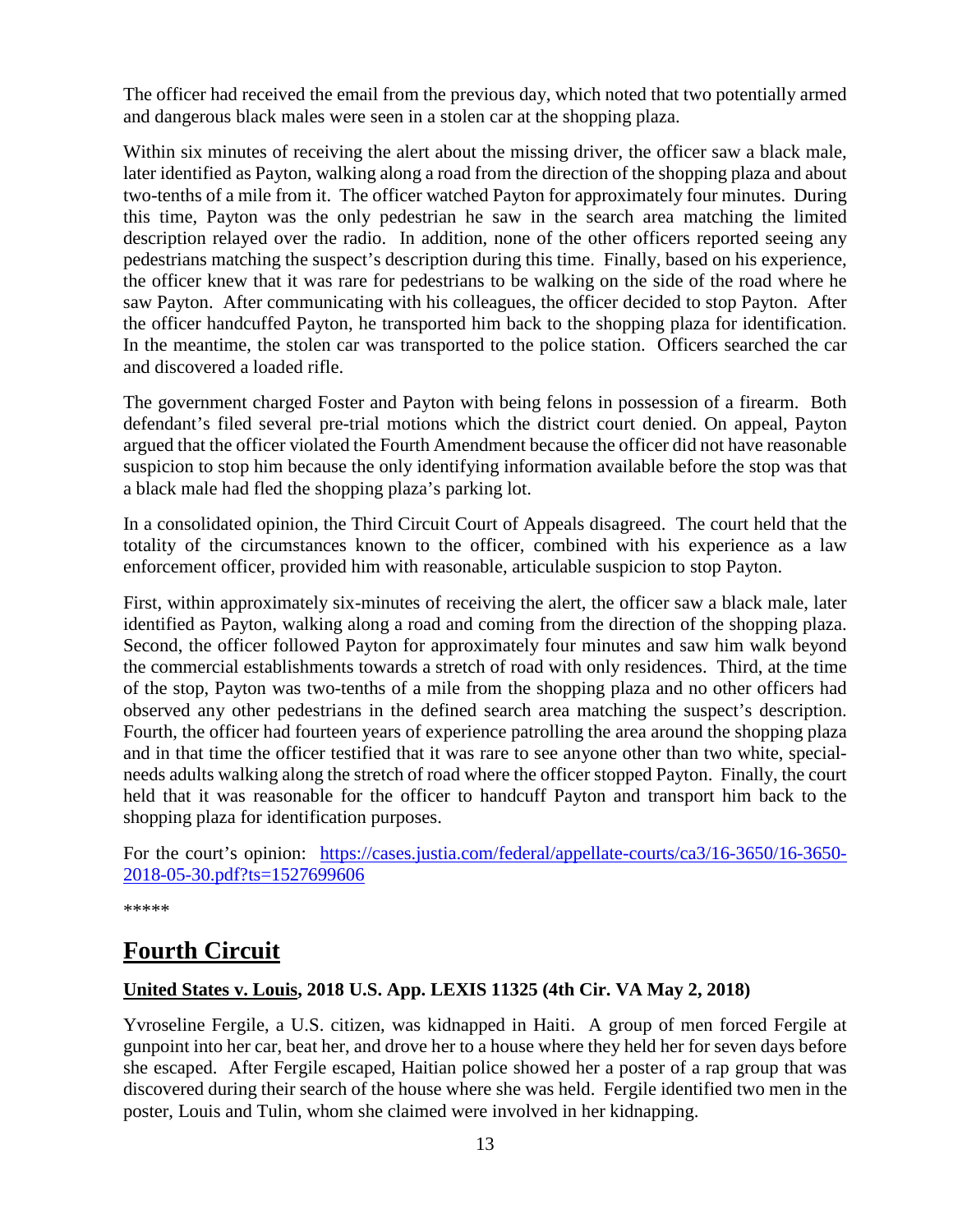Several weeks later, an agent with the Federal Bureau of Investigation (FBI) traveled to Haiti to investigate an unrelated kidnapping. While conducting that investigation, the agent learned of Fergile's kidnapping and began investigating it as well. When the agent interviewed Fergile, he showed her a photo array that contained a photo of Tulin which had been extracted from a scanned image of the rap poster that the Haitian police officers had previously shown her. Tulin was not in custody when the agent prepared the array, and the rap poster photo of Tulin was the only one the agent had available. Tulin's photo was dark, appeared blurry, and showed a jagged pixelated border from having been cropped and lifted from the rap poster. The other five filler-photos showed men with hairstyles similar to Tulin's, and several were taken against a dark background and had rough, pixelated borders to make them appeared cropped. Fergile identified Tulin from the array.

The government charged Louis and Tulin with kidnapping-related offenses. Prior to trial, Louis and Tulin filed a variety of motions, which the district court denied. After both defendants were convicted, they appealed several of the district court's rulings.

Specifically, Tulin argued that the district court should have suppressed Fergile's out-of-court identification of him. Tulin claimed that his right to due process was violated because the FBI's photo array was impermissibly suggestive, which resulted in an unreliable identification. Specifically, Tulin argued that his photo suggestively stood out in the array because it was darker and blurrier than the other photos.

In a consolidated opinion, the court recognized that to prevail, Tulin had to first establish the photo identification procedure was impermissibly suggestive. Next, even if the court determined that the identification procedure was impermissibly suggestive, the out-of-court identification would still be admissible if the identification was sufficiently reliable "to preclude the substantial likelihood of misidentification."

In this case, although Tulin's photo was dark and blurry, the court found that it did not look "strikingly different" from the five filler-photos. Instead, the court commented that the FBI did an acceptable job of creating a photo array that contained similar-looking photos. The headshot of Tulin that was taken from the rap poster was cropped so that it showed only his head and neck against a dark background, removing any context of the rap poster that might have been discovered from including Tulin's clothing or the text from the poster in the photo. In addition, Tulin's neutral expression in the photo was similar to those of the other individuals in the fillerphotos. Finally, the filler-photos showed men of similar age, build, and complexion, with similar hairstyles.

Tulin also argued that the FBI's use of his photo from the rap poster that was shown to Fergile a few months earlier by Haitian police impermissibly suggested to Fergile that she should select Tulin's photo from the array.

The court disagreed, noting that a photo array is not impermissibly suggestive because it includes a photo of the suspect that the witness has already seen.

In conclusion, the court added that even if the photo array was impermissibly suggestive, Fergile's identification of Tulin in the photo array was nonetheless reliable. Fergile was able to see her captors and speak with them during the seven days she was held. In addition, Fergile showed a high level of certainty when she picked Tulin's photo from the array.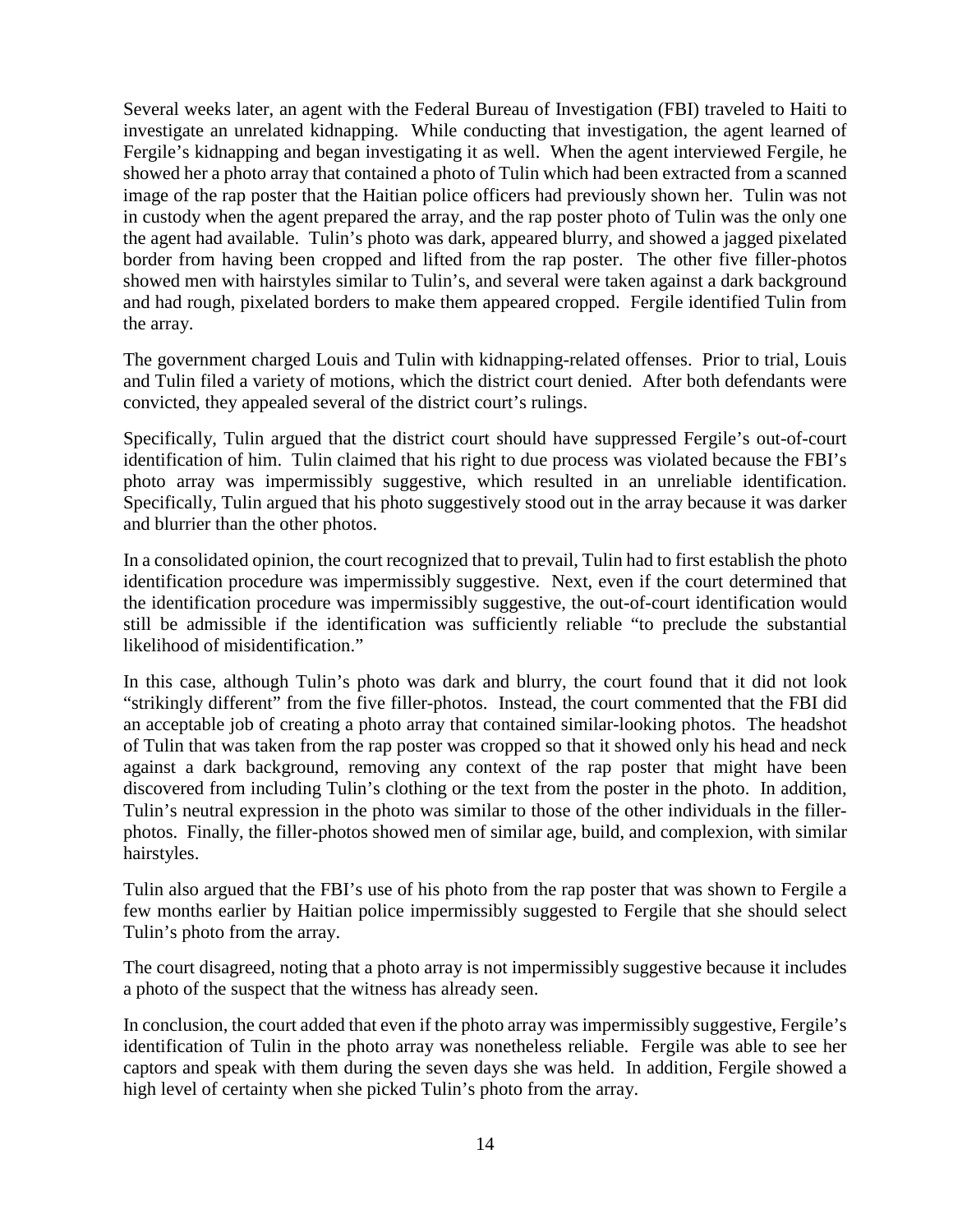For the court's opinion: [https://cases.justia.com/federal/appellate-courts/ca4/17-4199/17-4199-](https://cases.justia.com/federal/appellate-courts/ca4/17-4199/17-4199-2018-05-02.pdf?ts=1525287649) [2018-05-02.pdf?ts=1525287649](https://cases.justia.com/federal/appellate-courts/ca4/17-4199/17-4199-2018-05-02.pdf?ts=1525287649)

\*\*\*\*\*

### <span id="page-14-0"></span>**United States v. Kolsuz, 2018 U.S. App. LEXIS 12147 (4th Cir. VA May 9, 2018)**

United States Customs and Border Protection (CBP) officers detained Kolsuz at the Washington Dulles International Airport as he attempted to board a flight to Turkey. The officers knew that Kolsuz had been stopped previously while attempting to smuggle firearms parts out of the country. While conducting an outbound customs examination of Kolsuz's two checked bags, the officers found multiple firearms parts, including eighteen handgun barrels and one .22 caliber conversion kit. The officers knew the handgun barrels and conversion kit were listed on the United States Munition List (USML) and, therefore, could not be removed from the country without a federal license. The officers transported Kolsuz to a secondary inspection area, seized Kolsuz's iPhone, and scrolled through Kolsuz's recent calls and text messages. After the officers confirmed that Kolsuz had no export license or pending application for a license, the officers arrested him.

At that point an officer transported Kolsuz's phone four miles to the Homeland Security Investigations office where an agent conducted a forensic analysis of the phone by extracting the data it contained. The data extraction process lasted for one month and produced an 896-page report which included Kolsuz's personal contact lists, emails, messenger conversations, photographs, videos, calendar, web browsing history, and call logs along with a history of Kolsuz's physical location down to precise GPS coordinates. The government later charged Kolsuz with several criminal offenses related to the unlawful export of firearms parts.

Prior to trial, Kolsuz filed a motion to suppress the report generated by the forensic examination of his phone. The government argued that the warrantless search of Kolsuz' phone was lawful under the border search exception to the Fourth Amendment's warrant requirement. Kolsuz argued that once the officers arrested him, seized his phone, and transported it miles from the airport, the border search did not apply. Instead, Kolsuz claimed the warrantless search of his phone constituted a search incident to arrest, which required the officers to obtain a warrant based on probable cause.

First, the court explained that the border search exception applied even though the forensic search of Kolsuz's phone occurred at an off-site location over an extended period of time. Second, the court added that Kolsuz's arrest did not transform the examination of his phone under the border search exception into a search incident to arrest, which would have required a warrant under Riley [v. California.](https://www.supremecourt.gov/opinions/13pdf/13-132_8l9c.pdf) Finally, the court held that the forensic search of Kolsuz's phone was justified because the officers had reason to believe Kolsuz was attempting to export firearms illegally. The court recognized that this type of transnational offense goes to the heart of the border search exception, which is justified, in part, by the government's interest in "protecting and monitoring exports from the country."

Alternatively, Kolsuz argued the privacy interest in smartphone data is so great that even under the border exception, a forensic examination of a phone is a non-routine search that requires a warrant based on probable cause.

Warrantless searches at the border are categorized as routine and non-routine. For example, searches of luggage, outer clothing, and personal effects are treated as routine. However, while the Supreme Court has not determined what makes a border search non-routine, lower courts have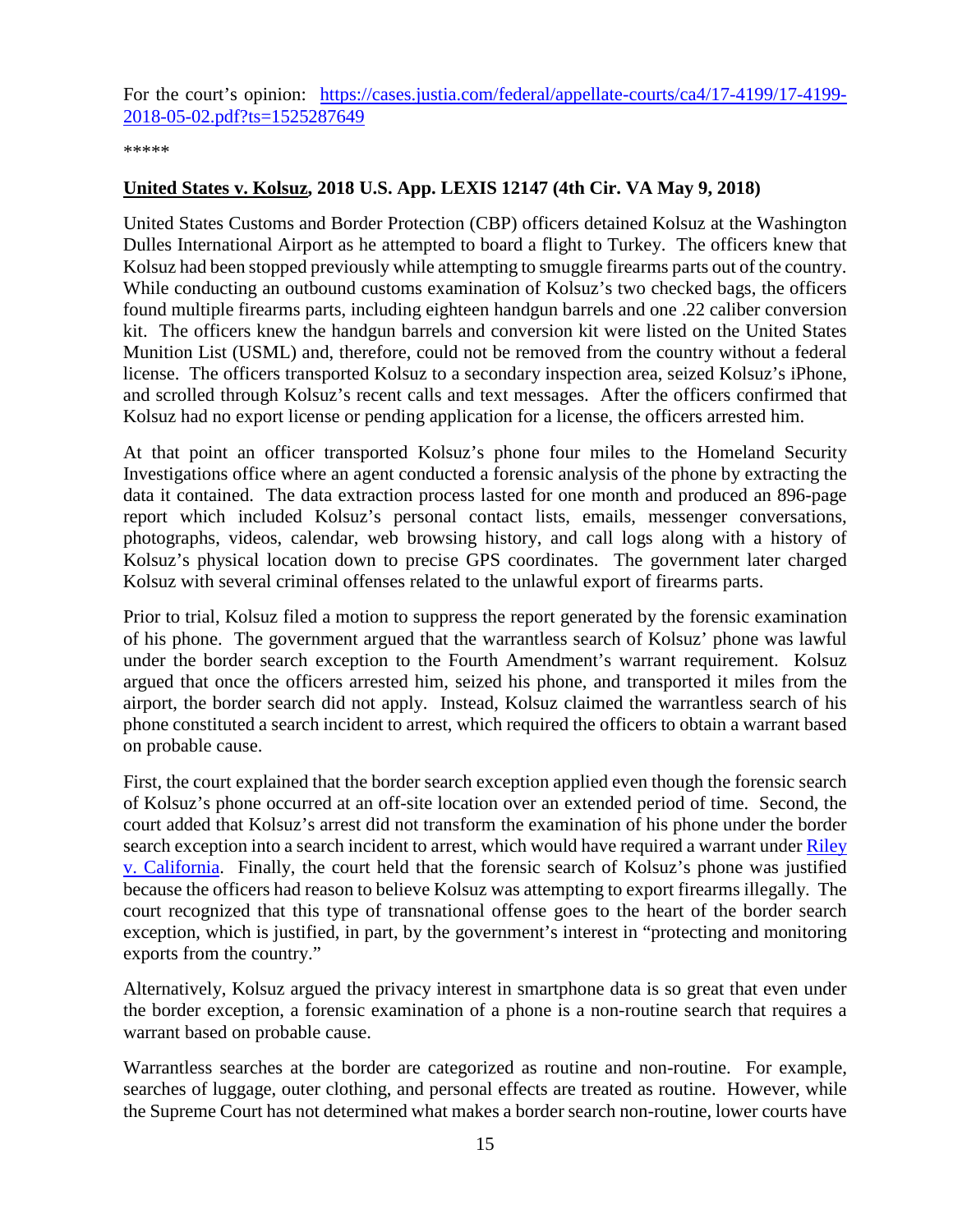focused primarily on how deeply the search intrudes into a person's privacy. For example, searches that are most invasive of privacy such as strip searches, alimentary canal searches, and x-rays are deemed non-routine and permitted only with reasonable suspicion of criminal activity.

The court found that the sheer volume to data stored on smartphones and other electronic devices is significantly greater than the amount of personal information that can be carried over the border and subjected to a border search. In addition, the court noted that smart phones and other electronic devices contain intimate details of a person's life to include financial records, medical records, and private emails, which can be revealed with a comprehensive forensic analysis. In this case, the report generated by the month-long extraction of data from Kolsuz's phone revealed 896 pages of sensitive data including personal contacts, photographs, web browsing history, and a history of Kolsuz's physical location. Consequently, the court held that the forensic examination of Kolsuz's phone constituted a non-routine border search. The court added that after oral argument in this case, the Department of Homeland Security adopted a policy that treats forensic searches of digital devices as non-routine border searches which must be supported by reasonable suspicion of activity that violates customs laws or in cases raising national security concerns.

Next, the court declined to decide the issue of whether the non-routine border search of Kolsuz's phone required something "more than reasonable suspicion," as Kolsuz advocated. Instead, the court found that at the time of the search there was case law indicating that the officers only needed reasonable suspicion of criminal activity to search Kolsuz's phone. As a result, the court held that "it was reasonable for the officers who conducted the forensic search of Kolsuz's phone to rely on the established and uniform body of precedent allowing warrantless border searches of digital devices that are based on at least reasonable suspicion."

For the court's opinion: [https://cases.justia.com/federal/appellate-courts/ca4/16-4687/16-4687-](https://cases.justia.com/federal/appellate-courts/ca4/16-4687/16-4687-2018-05-09.pdf?ts=1525890632) [2018-05-09.pdf?ts=1525890632](https://cases.justia.com/federal/appellate-courts/ca4/16-4687/16-4687-2018-05-09.pdf?ts=1525890632)

\*\*\*\*\*

# <span id="page-15-0"></span>**Sixth Circuit**

### <span id="page-15-1"></span>**United States v. Sweeney, 2018 U.S. App. LEXIS 13849 (6th Cir. OH May 25, 2018)**

Sweeney was convicted of raping his niece and sentenced to ten years in prison. After he was released, Sweeney contacted T.R., his fourteen-year old daughter, and began to send her sexually explicit messages and photographs. T.R. told her adoptive parents about Sweeney's conduct and they notified agents from the Department of Homeland Security (DHS). The DHS agents then contacted Sweeney's parole officer and reported this information to him.

During a meeting with his parole officer, Sweeney admitted he owned a cell phone and that he had left the phone at the homeless shelter where he lived. The parole officer, accompanied by DHS agents, went to the homeless shelter and seized Sweeney's phone. The DHS agents obtained a warrant to search the phone's media card and discovered evidence that supported T.R.'s allegations against Sweeney.

The government charged Sweeney with a variety of criminal offenses. Sweeney filed a motion to suppress the evidence discovered on his cell phone's media card. Sweeney argued that the parole officer who searched his room at the homeless shelter was impermissibly acting as a "stalking horse" to help the DHS agents evade the Fourth Amendment's warrant requirement in their investigation into his conduct.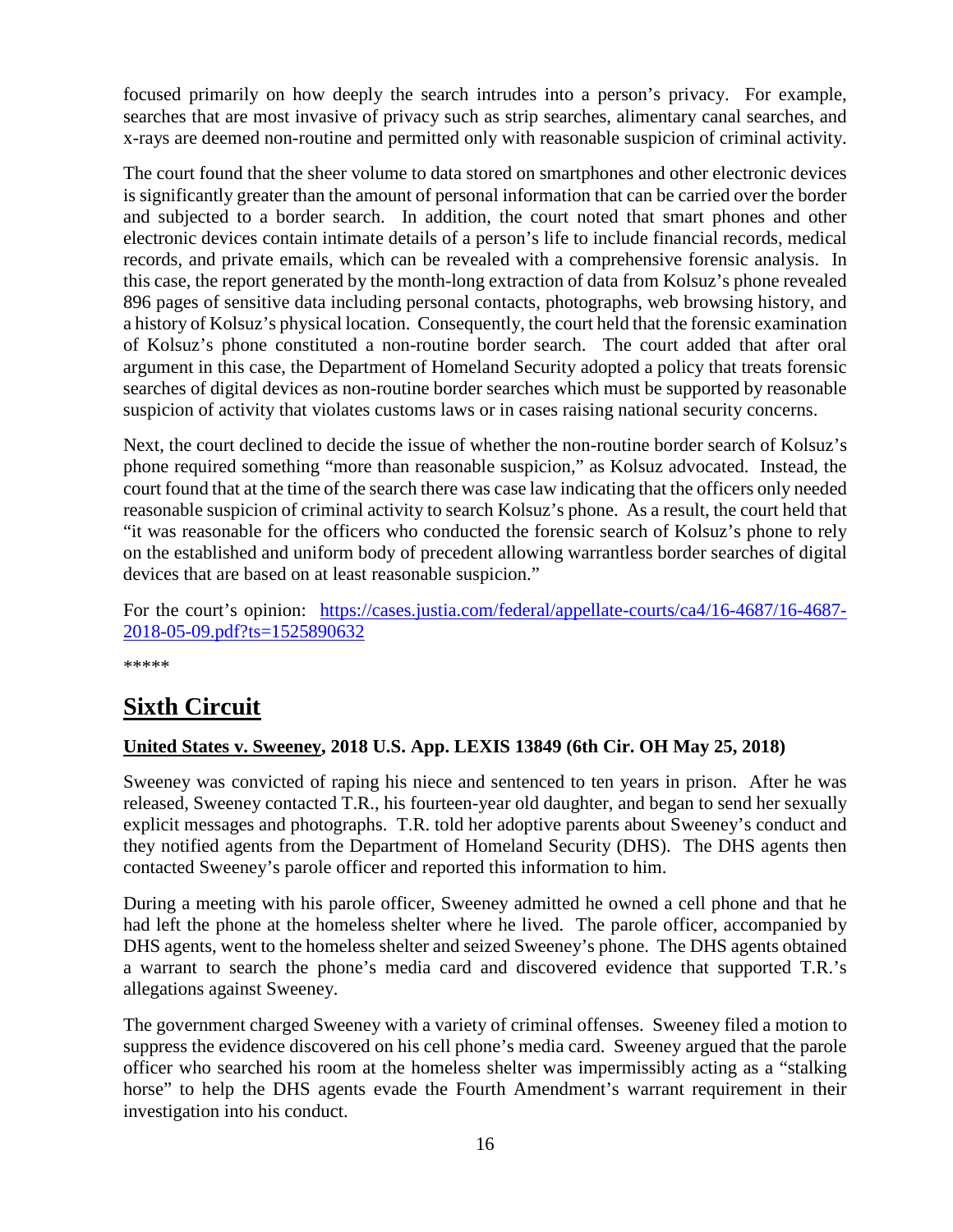The court disagreed. The court recognized that the Supreme Court has justified the warrantless search of probationers for two distinct reasons. First, the Supreme Court has held that the warrantless search of probationers is reasonable because it is based on the "special needs" of a state in administering its system of probation. However, such a "special needs" search must be related to those needs and not where law enforcement officers use a parole officer as a "stalking horse" to assist in an unrelated investigation.

Second, the Supreme Court has also held that the warrantless search of probationers is reasonable because they have a diminished expectation of privacy and the government often has legitimate interests in conducting these searches even when there is no "special need" related to the probationary system. A court will evaluate the totality of the circumstances to determine if a warrantless search of a probationer is reasonable under this theory.

In this case, the court held that the warrantless search of Sweeney's room was reasonable under either theory. First, the parole officer who searched Sweeney's room had a parole-related reason to do so based on the information he received from the DHS agents. The court concluded that just because the DHS agents wanted access to Sweeney's phone did not detract from the parole officer's legitimate interest in searching it. The court noted that the "stalking horse" exception does not prohibit police officers and probation officer from working together and sharing information. As a result, the court held that the parole officer was not acting as a "stalking horse." Second, the court found that the warrantless search of the homeless shelter for Sweeney's phone was reasonable under the diminished-expectation-of-privacy theory based on the totality of the circumstances.

For the court's opinion: [https://cases.justia.com/federal/appellate-courts/ca6/17-3768/17-3768-](https://cases.justia.com/federal/appellate-courts/ca6/17-3768/17-3768-2018-05-25.pdf?ts=1527258631) [2018-05-25.pdf?ts=1527258631](https://cases.justia.com/federal/appellate-courts/ca6/17-3768/17-3768-2018-05-25.pdf?ts=1527258631)

\*\*\*\*\*

## <span id="page-16-0"></span>**Seventh Circuit**

### <span id="page-16-1"></span>**United States v. Thurman, 2018 U.S. App. LEXIS 11397 (7th Cir. IL May 2, 2018)**

A confidential informant (CI) purchased heroin from Thurman at his house in a controlled drug purchase. After confirming that the CI had purchased heroin inside, police officers entered Thurman's house and executed a search warrant that was contingent upon the completion of the controlled buy. The officers also arrested Thurman and transported him to the Chicago office of the Bureau of Alcohol, Tobacco, Firearms and Explosives (ATF) for questioning.

Once inside the interview room, ATF agents removed Thurman's handcuffs and gave him a Gatorade. The officers then advised Thurman of his Miranda rights. Although Thurman refused to sign an advice-of-rights form, he told the agents that he wanted to cooperate with them. Thurman told the officers he had sold drugs out of his house and that he owned guns to protect his drug trade. During the interview, the agents asked for Thurman's consent to search his cell phone. Thurman refused to sign a consent-to-search form, but according to the agents he verbally consented to a search of his phone. In addition, Thurman showed the agents specific names and numbers in his phone that corresponded to some of his drug contacts. Thurman also told the agents that he had deleted text messages to the CI concerning the controlled drug buy earlier that day. The government subsequently conducted a forensic examination of Thurman's phone and reconstructed the deleted text messages between Thurman and the CI.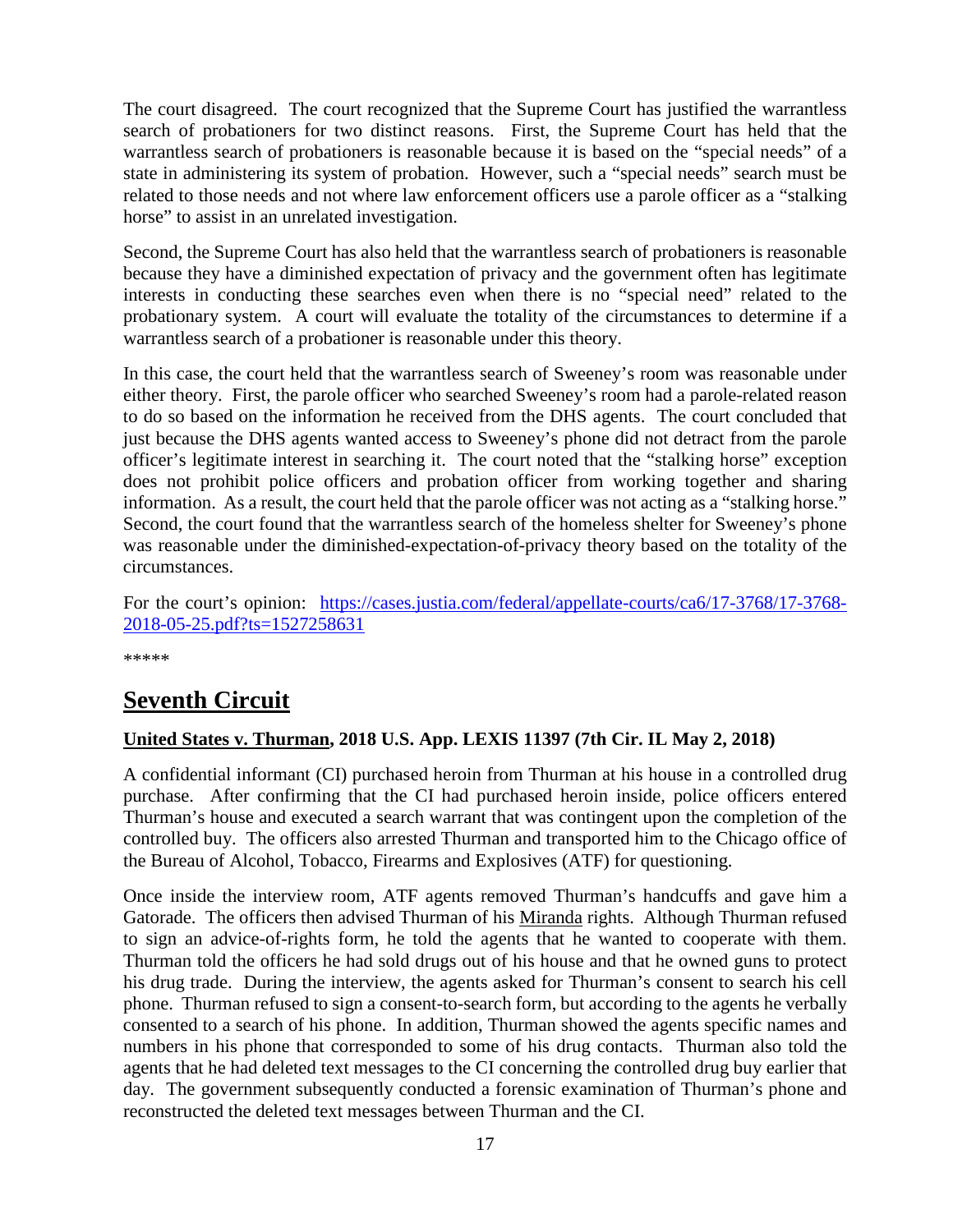The government charged Thurman with several drug-related offenses.

Thurman filed a motion to suppress his incriminating statements to the agents, arguing that the agents questioned him after he invoked his Miranda rights.

The court ruled that the record adequately supported the district court's finding that Thurman did not invoke his Miranda rights. Specifically, because the agents' testimony was consistent, plausible, and unbiased, the court saw no clear error in the district court accepting it over Thurman's contrary version of events.

Alternatively, Thurman argued that even if he had not validly invoked his Miranda rights, his refusal to sign the advice-of-rights form established that he did not voluntarily waive them.

A waiver of Miranda rights can be express or implied. An implied waiver may be inferred from a suspect's understanding of his rights along with actions which show a desire to give up these rights, such as answering an officer's questions. In addition, refusal to sign an advice-of-rights form, by itself, is not enough to establish that a suspect's implied waiver was involuntary.

In this case, the court ruled that the record supported the district court's finding that Thurman understood his rights and voluntarily chose to relinquish them by answering the agents' questions. The court noted that the agents brought Thurman a Gatorade, released him from handcuffs, and acted professionally during the interrogation. Additionally, the court found that the voluntariness of Thurman's waiver was supported by the fact that he refused to sign the advice-of-rights form, which showed his ability to exercise his freewill.

Thurman also filed a motion to suppress evidence which was discovered during the search of his cell phone. First, Thurman argued that his refusal to sign the consent-to-search form established that he did not voluntarily consent to the search of his phone.

The court disagreed. Although Thurman refused to sign the consent-to-search form, the court held that the agents' testimony that Thurman verbally consented to a search of his phone was credible. The court noted that other courts have affirmed findings of consent despite a defendant's documented refusal to sign a form.

Second, Thurman argued that the agents' failure to record his verbal consent violated ATF's current policy of recording all custodial interrogations.

Again, the court disagreed. The court recognized that a recording would likely have resolved this issue but pointed out that the Constitution does not require such a policy. As a result, the court held that the ATF's decision to enact a policy that is more restrictive on its agents that required by the Constitution does not make the agents' past actions unlawful or their testimony not credible.

Third, Thurman argued that he did not voluntarily give his consent, but if he had, that his consent did not extend to a secondary forensic search of his phone.

The court held that the circumstances surrounding Thurman's consent established that it was voluntary. In addition, the court held that Thurman's actions and the circumstances of the investigation supported a finding that he consented to the forensic examination. Despite Thurman's refusal to sign the consent form, he verbally agreed to the search and affirmatively showed the agents specific names and phone numbers corresponding to his drug-related contacts. The court found that this conduct did not suggest Thurman's intent to limit the parameters of his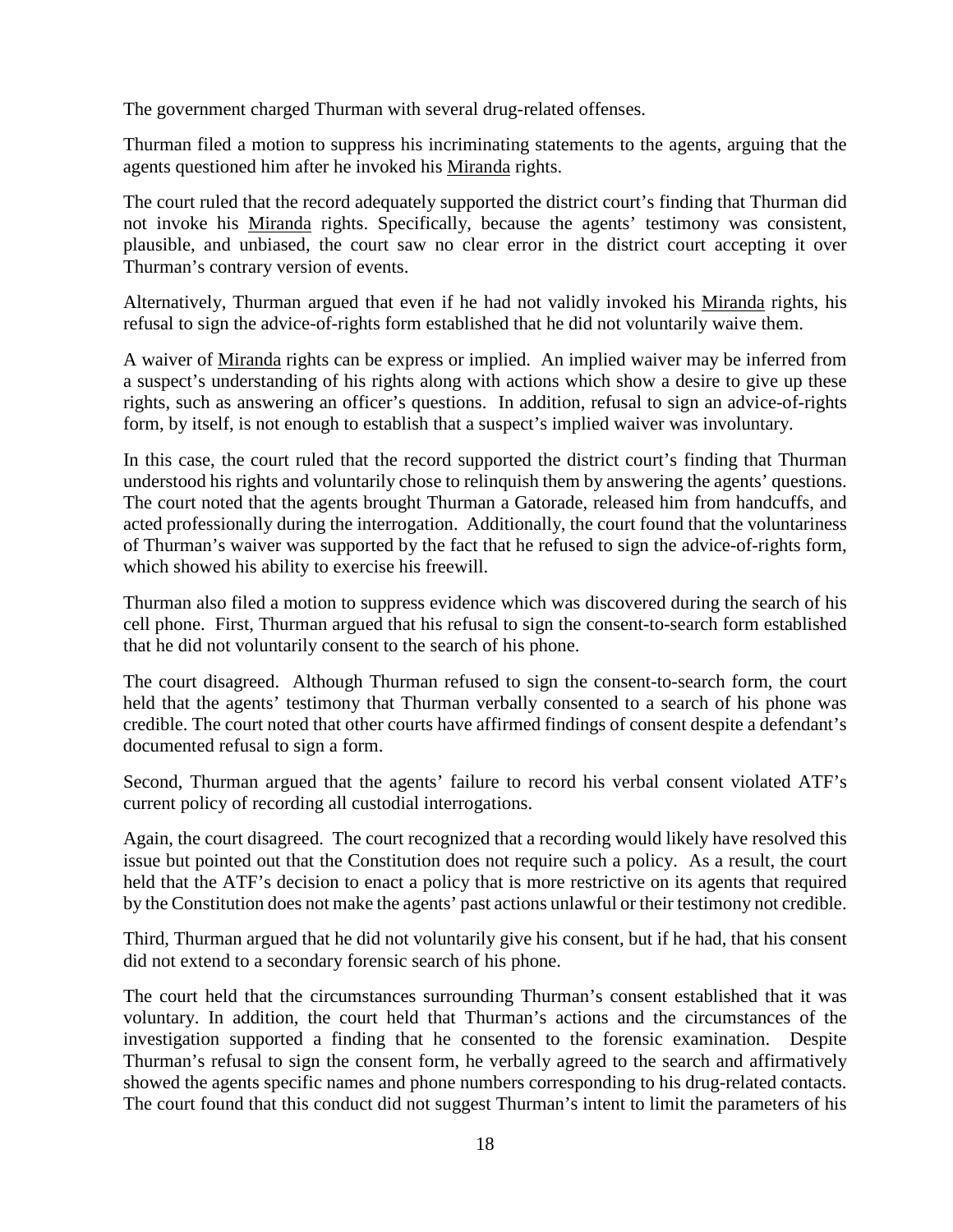consent. In addition, because it was clear that the agents were investigating Thurman's recent drug sales, the court found that a reasonable person in his position would expect the agents to search his phone for recent deleted messages. Consequently, the court held that Thurman's consent extended to a forensic examination of his phone.

For the court's opinion: [https://cases.justia.com/federal/appellate-courts/ca7/17-1598/17-1598-](https://cases.justia.com/federal/appellate-courts/ca7/17-1598/17-1598-2018-05-02.pdf?ts=1525298419) [2018-05-02.pdf?ts=1525298419](https://cases.justia.com/federal/appellate-courts/ca7/17-1598/17-1598-2018-05-02.pdf?ts=1525298419)

\*\*\*\*\*

### <span id="page-18-0"></span>**United States v. Key, 2018 U.S. App. LEXIS 12466 (7th Cir. IL May 14, 2018)**

Officers obtained information that Key was in a motel room with a fifteen-year-old girl that he had transported from Wisconsin in a rental car. The officers knew the motel had a reputation for prostitution and drug activity. When the officers arrived at the room they encountered Key, who gave the officers consent to enter his room and search for the girl. Inside the room, the officers saw a tablet on a dresser open to the website backpage.com, which they knew was commonly used to post prostitution advertisements. The officers also saw a large number of prepaid credit cards, used and unused condoms, and multiple cellphones. The officers did not find the girl but they encountered another young woman who told the officers that she and the fifteen-year-old girl were prostituting and that Key was their pimp. A short time later, an officer found the fifteenyear-old girl in a nearby restaurant. The officers then arrested Key and seized the tablet, prepaid credit cards, cellphones, and other evidence from his motel room.

The government charged Key with trafficking a minor across state lines with the intent that the minor engage in prostitution.

Key filed a motion to suppress the evidence from his motel room. Key claimed that the officers exceeded the scope of his consent, because the search for a fifteen-year-old girl would not require the officers to look at tablets, cell phones, or other handheld items.

The court held that based on the totality of the circumstances, the discovery and subsequent seizure of the evidence from Key's motel room was lawful under the plain view doctrine. First, the court found that the items were plainly visible to the officers when they lawfully entered Key's room. Second, the court noted that the officers explained how the incriminating nature of each item were immediately apparent to them when they saw it. For example, the officers testified that the tablet was open to backpage.com, a website well known for hosting prostitution. In addition, the officers testified that multiple cell phones, prepaid credit cards, and condoms are items typically used for prostitution. Finally, the officers testified that the motel was known to them to be one used frequently for prostitution and that rental cars are often used in prostitution and drug trafficking.

For the court's opinion: [https://cases.justia.com/federal/appellate-courts/ca7/16-3970/16-3970-](https://cases.justia.com/federal/appellate-courts/ca7/16-3970/16-3970-2018-05-14.pdf?ts=1526319047) [2018-05-14.pdf?ts=1526319047](https://cases.justia.com/federal/appellate-courts/ca7/16-3970/16-3970-2018-05-14.pdf?ts=1526319047)

\*\*\*\*\*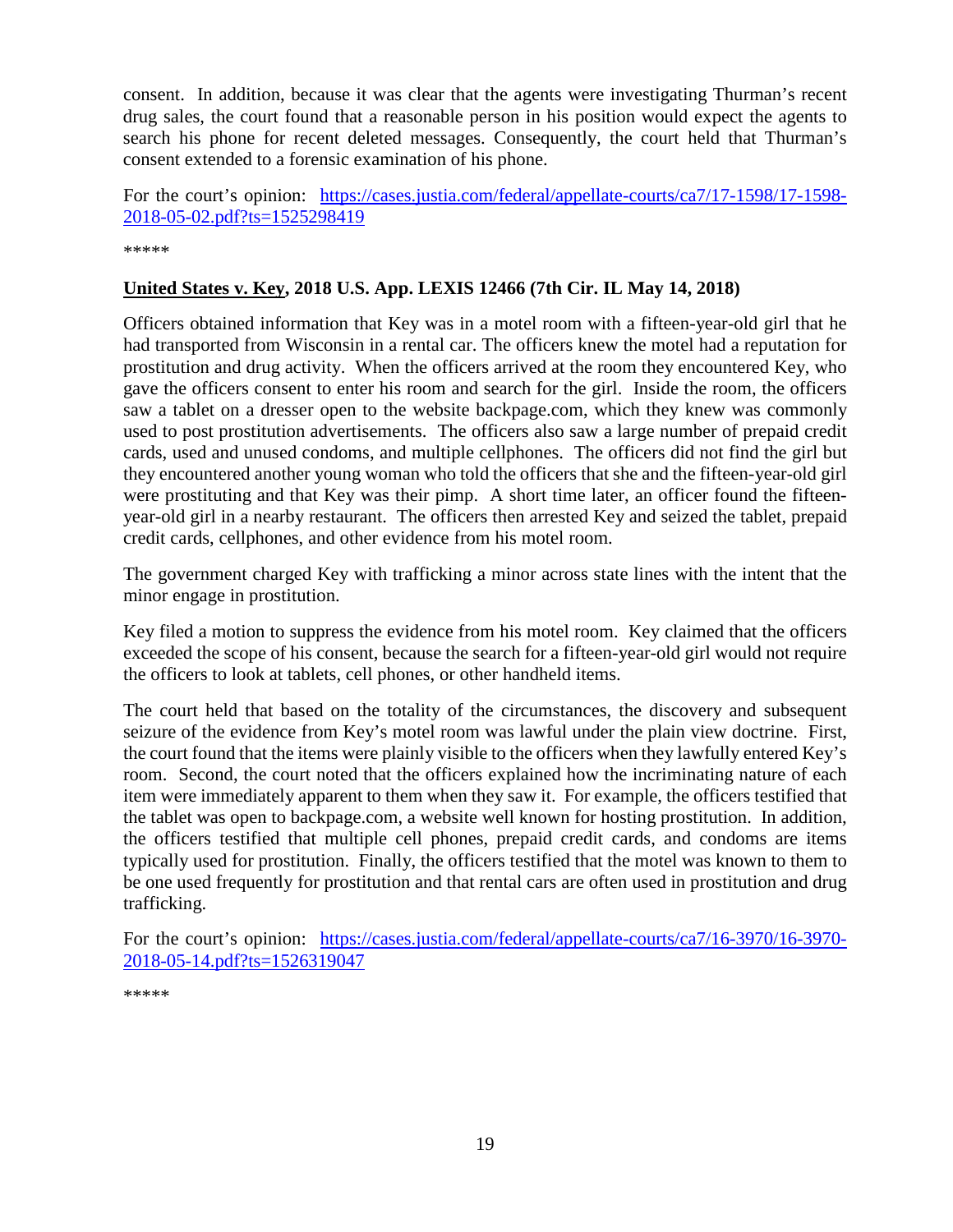# <span id="page-19-0"></span>**Eighth Circuit**

### <span id="page-19-1"></span>**United States v. Garcia, 888 F.3d 1004 (8th Cir. NE 2018)**

A police officer on patrol at the Amtrak station in Omaha, Nebraska received a tip that a male passenger aboard a train destined for Chicago might be transporting illegal drugs. The officer boarded the train and approached Garcia. While standing in the aisle next to Garcia's seat, the officer told Garcia he was not under arrest and asked Garcia, "Do you have a moment to talk to me?" Garcia replied, "yeah" and then handed his train ticket to the officer.

After the officer confirmed that a bag in the overhead compartment belonged to Garcia, the officer asked Garcia if he could search it. Garcia retrieved the bag from the overhead compartment, placed it on his seat, and opened it. Although reluctant to allow the officer to reach inside the bag, Garcia moved some clothing inside the bag to one side so the officer could get a better view into the bag. On two occasions the officer reached inside the bag and felt the bottom. Afterward, the officer asked Garcia to pull up a shirt that was in the bag. When Garcia moved the shirt, the officer saw a yellow object underneath it. When the officer asked Garcia about the object, Garcia told him that it was dirty laundry and moved the shirt back into its original position, covering the object. The officer then asked Garcia if he could touch the object. Garcia did not verbally respond but he reached into his bag and pulled his clothes back revealing the object again. At this point, the officer reached into Garcia's bag for a third time and touched the object. Suspecting the object was narcotics, the officer arrested Garcia, searched the bag, and discovered seven plastic-wrapped bundles of methamphetamine hidden inside a blue shirt.

The government charged Garcia with possession with intent to distribute methamphetamine.

Garcia filed a motion to suppress the evidence found in his bag. Garcia argued that the officer seized him without reasonable suspicion that he was engaged in criminal activity, in violation of the Fourth Amendment.

The court disagreed. First, when the officer approached Garcia on the train, he stood between Garcia's seat and the aisle. Because the train had limited aisle space and other passengers needed access to the aisle, the court found that the officer's positioning did not unreasonably limit Garcia's freedom of movement. Second, although the officer showed Garcia his badge, he did not display a weapon or physically touch Garcia until he placed him under arrest. Third, neither the officer's tone nor the language he used indicated that Garcia's compliance was necessary. The officer asked Garcia if he could search his bag, but the officer did not touch or exercise control over Garcia's luggage. Finally, when the officer approached Garcia, he explicitly stated that Garcia was not in trouble and there was no problem which indicated that Garcia was the focus of a particular investigation. As a result, the court held that the encounter between Garcia and the officer was consensual.

Garcia further argued that he did not voluntarily consent to the officer's search of his bag.

Again, the court disagreed, holding that Garcia voluntarily consented to the officer physically searching his bag. The court noted that Garcia was twenty-six years old, his answers to the officer's questions were appropriate, and there was no indication that he was of below average intelligence. In addition, Garcia was not under the influence of alcohol or drugs, and the entire encounter with the officer took place in less than four minutes.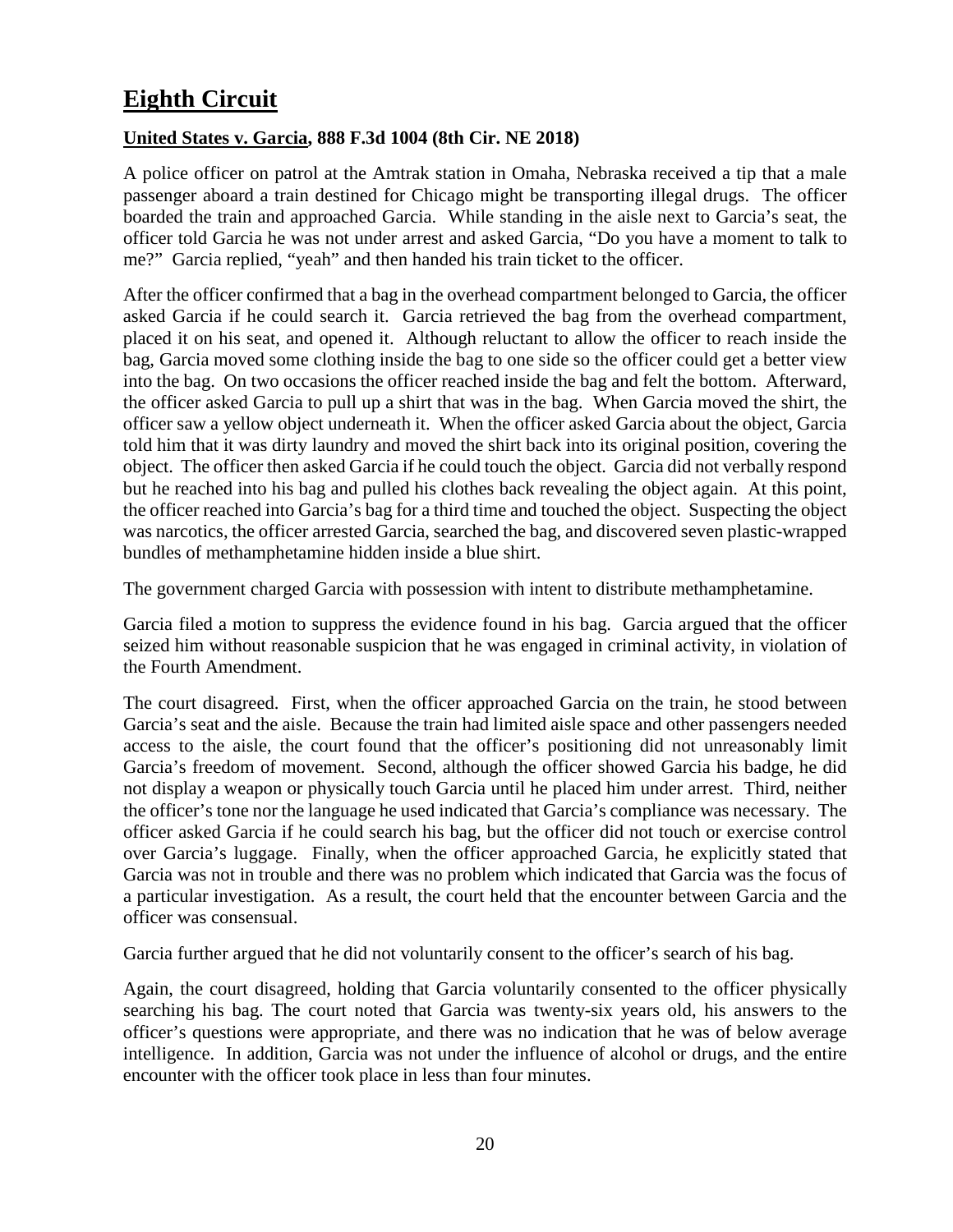Garcia further argued that even if he consented to a search of his bag, he only consented to a visual search by the officer; therefore, when the officer reached into his bag he exceeded the scope of Garcia's consent.

Even assuming that the officer exceeded the scope of Garcia's consent the first two times he reached into the bag, the court held that Garcia expanded the scope of the search by consenting to the officer's third reach into the bag, which revealed the drugs. After Garcia voluntarily moved the shirt, revealing the yellow object, he told the officer the object was dirty clothing and covered it. When the officer then asked Garcia if he could touch the object, Garcia did not answer, but instead reached back into his bag, moved some clothing aside, revealing the object to the officer again. The court concluded that when Garcia moved the clothes aside, after the officer asked to touch the object, it was reasonable for the officer to infer that Garcia was giving his consent for the officer to reach into his bag and touch it.

For the court's opinion: [https://cases.justia.com/federal/appellate-courts/ca8/16-4523/16-4523-](https://cases.justia.com/federal/appellate-courts/ca8/16-4523/16-4523-2018-05-01.pdf?ts=1525188622) [2018-05-01.pdf?ts=1525188622](https://cases.justia.com/federal/appellate-courts/ca8/16-4523/16-4523-2018-05-01.pdf?ts=1525188622)

\*\*\*\*\*

### <span id="page-20-0"></span>**United States v. Perez-Trevino, 2018 U.S. App. LEXIS 14033 (8th Cir. IA May 29, 2018)**

The government charged Perez and ten other defendants with conspiracy to deliver methamphetamine. Prior to trial, Perez filed a motion to suppress evidence obtained during a traffic stop in Oklahoma. Another defendant, Castellanos filed a motion to suppress evidence obtained from the wiretap of a cell phone designated as Target Telephone #16.

Concerning Perez, a police officer stopped him for a traffic violation. During the stop, Perez and his passenger gave the officer conflicting stories as to their destination. The officer arrested Perez after he discovered that Perez did not have a valid driver's license. After the officer learned that the passenger's license was suspended, the officer decided to have Perez's car towed. Before the car was towed, the officer prepared to conduct an inventory search of the vehicle pursuant to his department's "Impoundment of Vehicles" policy. When the officer leaned inside Perez's car to begin the inventory, he smelled the odor of raw marijuana emanating from the center console area. The officer opened the center console and found a plastic bag containing a green leafy substance, which was later determined to be marijuana. The officer also found a one-dollar bill under the passenger seat that contained residue, later determined to be methamphetamine. Finally, the officer found a large cooler located on the backseat. The officer opened the cooler and found a bag containing over 800 grams of methamphetamine.

Perez argued that the inventory search of his car violated the Fourth Amendment because the police department's policy did not provide sufficiently standardized criteria for searching closed containers, such as the cooler, found inside his vehicle.

First, the court held that the department's towing policy provided sufficiently standardized police procedures for the officer to inventory the contents of Perez's car and its compartments.

Second, the court declined to decide whether the department's inventory policy specifically provided the officer with authority to open the cooler located on the backseat. Instead, the court held that by the time the officer opened the cooler, he had established probable cause to search Perez's car and its contents, to include the cooler, under the automobile exception the Fourth Amendment's warrant requirement. Under the automobile exception, a police officer may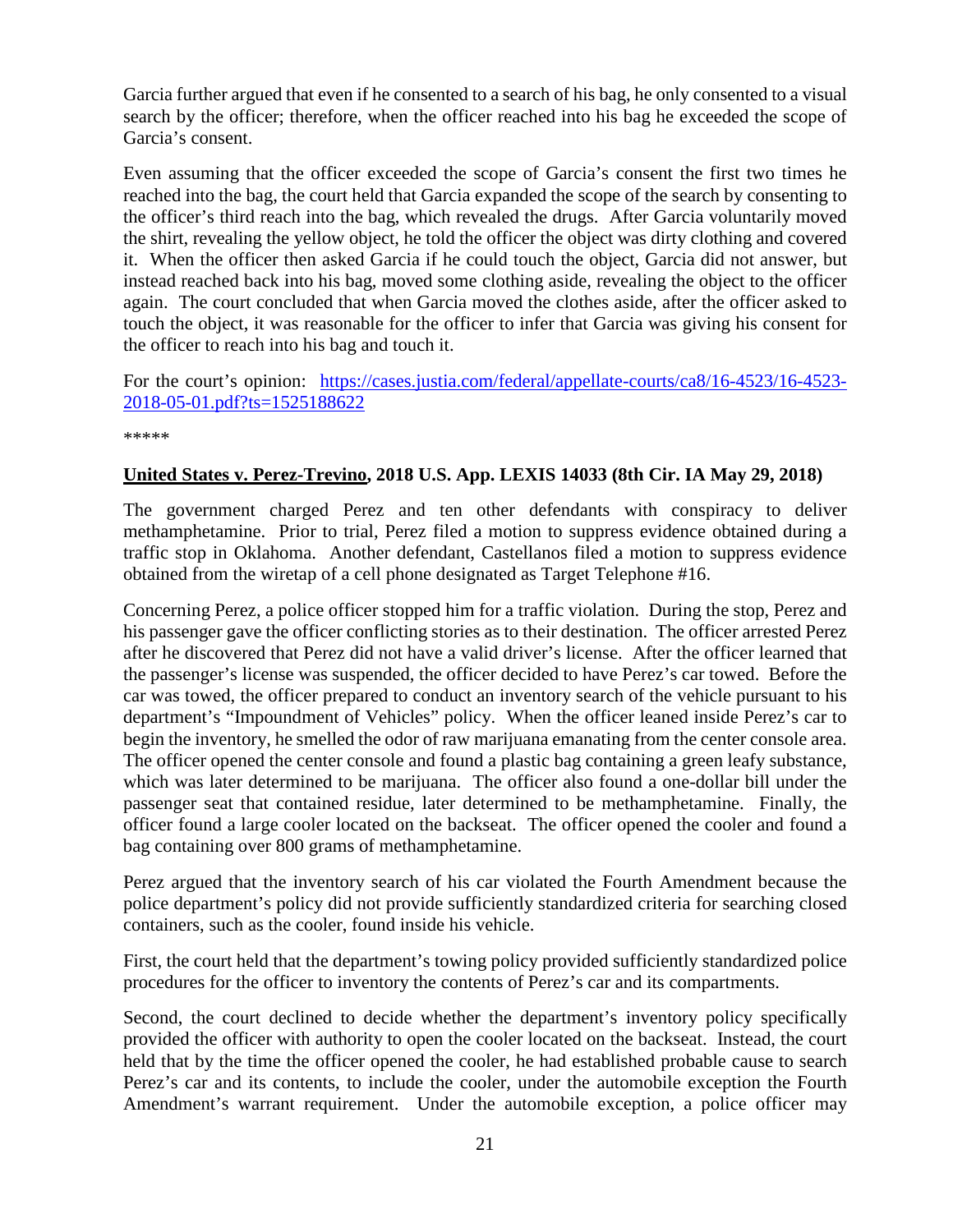conduct a warrantless search of a vehicle if he has probable cause to believe the vehicle contains evidence of criminal activity. In this case, the court concluded that the officer had probable cause to search the cooler because Perez and his passenger gave him contradictory statements as to their destination, he discovered marijuana in the center console, and he found the dollar bill containing apparent drug residue.

Concerning Castellanos, she argued that the government did not establish probable cause nor meet the necessity requirement in its wiretap application for Target Telephone #16.

The court disagreed. The application for the wiretap authorization order specifically named more than twenty individuals suspected in the conspiracy to distribute narcotics based on information from prior court-authorized wiretaps. The court added that the affidavit contained more than twenty-five pages, detailing information known to the task force officers that supported the application to intercept communications from Target Telephone #16.

The court further held that the government met the necessity requirement as outlined in 18 U.S.C. § 2518(3)(c). Prior to issuing a wiretap order, the court must make a determination that "normal investigative procedures have been tried and failed or reasonably appear to be unlikely to succeed if tried or to be too dangerous." Here, the court found that the affidavit provided details of various investigative techniques used prior to requesting a wiretap of Target Phone #16 and agreed with the government's conclusion that the only reasonable method of developing the necessary evidence of criminal violations was to intercept communications from Target Phone #16.

For the court's opinion: [https://cases.justia.com/federal/appellate-courts/ca8/17-1289/17-1289-](https://cases.justia.com/federal/appellate-courts/ca8/17-1289/17-1289-2018-05-29.pdf?ts=1527607829) [2018-05-29.pdf?ts=1527607829](https://cases.justia.com/federal/appellate-courts/ca8/17-1289/17-1289-2018-05-29.pdf?ts=1527607829)

\*\*\*\*\*

### <span id="page-21-0"></span>**United States v. Edwards, 2018 U.S. App. LEXIS 14348 (8th Cir. MO May 31, 2018)**

A confidential informant, (CI) who had previously provided reliable information, told a narcotics detective with the Columbia, Missouri Police Department that Edwards would be driving from Columbia to Jefferson City to obtain heroin from a woman named "Tasha". The detective followed Edwards to a house in Jefferson City owned by Natasha Terrell. Edwards entered the home and remained for thirty to forty-five minutes before driving back to Columbia. Later that evening, officers with the Jefferson City Police Department searched the trash outside Terrell's residence and discovered evidence consistent with drug trafficking. Based on this evidence, Jefferson City officers obtained a warrant to search Terrell's home, but did not execute it immediately.

One week later, the same CI told the same narcotics detective that Edwards again planned to travel to Tasha's house to obtain heroin. Again, the narcotics detective followed Edwards to Tasha's house. After Edwards left, Jefferson City police officers executed the search warrant at Terrell's house and discovered heroin, crack cocaine, and \$7,000 cash. A second CI, who was present in the home during the search told officers that Edwards had left with approximately twenty grams of heroin.

While officers searched Terrell's home, the narcotics detective contacted a uniformed police officer and directed him to arrest Edwards. The officer located Edwards, conducted a traffic stop, and arrested him. The officer then searched Edwards' car and found four bags of heroin.

The government charged Edwards with possession with intent to distribute heroin.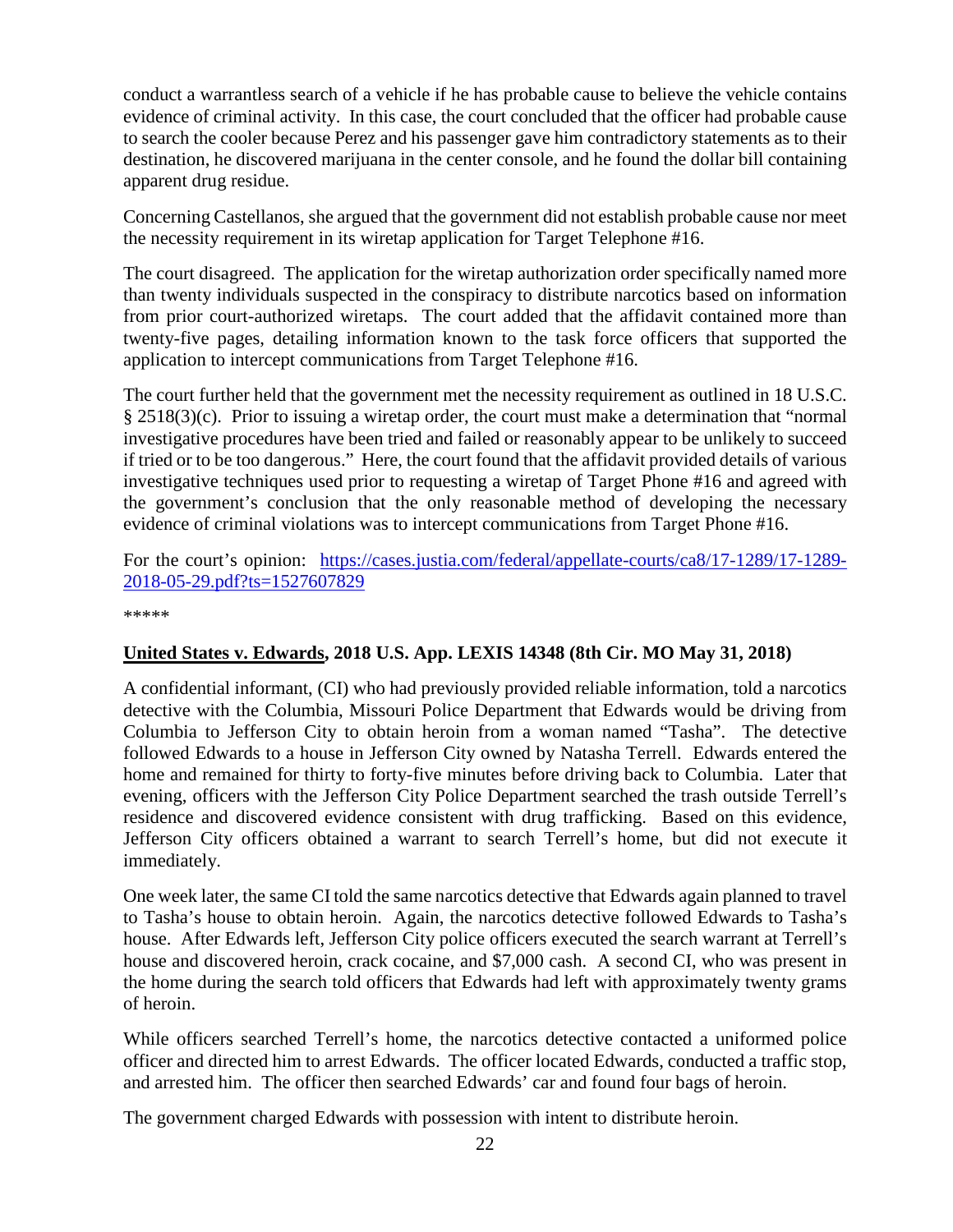Edwards filed a motion to suppress the evidence seized from his car. Edwards argued that the officers did not have probable cause to arrest him or conduct a warrantless search of his car.

The court disagreed. The court held that the information provided by the first CI, along with corroborating evidence obtained during the investigation, established probable cause to believe that Edwards committed a drug trafficking offense. Specifically, officers followed Edwards from Columbia to a residence in Jefferson City that was owned by a woman matching the name given by the CI. Additionally, a contemporaneous trash-pull corroborated the CI's suggestion that the residence was associated with drug activity. Although the officers did not need the information from the second CI to establish probable cause, this information corroborated other evidence established in the investigation.

The court further held that while the uniformed officer had not personally observed Edwards before the traffic stop, probable cause may be based on the collective knowledge of all law enforcement officers involved in an investigation. In this case, the narcotics detective communicated with the uniformed officer before the traffic stop, informing him that Edwards was under investigation for drug trafficking and that there was probable cause to believe that Edwards had just obtained drugs. As a result, the court held that because the officers collectively had probable cause, and the officer who conducted the traffic stop was included in the communications, Edwards' arrest was lawful.

The court added that the same probable cause that justified Edwards' arrest also justified the warrantless search of Edwards car under the automobile exception to the Fourth Amendment's warrant requirement.

For the court's opinion: [https://cases.justia.com/federal/appellate-courts/ca8/17-1455/17-1455-](https://cases.justia.com/federal/appellate-courts/ca8/17-1455/17-1455-2018-05-31.pdf?ts=1527780626) [2018-05-31.pdf?ts=1527780626](https://cases.justia.com/federal/appellate-courts/ca8/17-1455/17-1455-2018-05-31.pdf?ts=1527780626)

\*\*\*\*\*

# <span id="page-22-0"></span>**Ninth Circuit**

### <span id="page-22-1"></span>**United States v. Johnson, 889 F.3d 1120 (9th Cir. OR 2018)**

Sheriff's deputies located Johnson, who had an outstanding arrest warrant, outside a hotel in Portland, Oregon. Officers followed Johnson as he drove to a nearby residence. While Johnson was inside, the deputies called the Portland Police Bureau (PBB) and requested assistance in arresting Johnson. After the officers arrived, they did not approach the residence. When Johnson exited, the officers followed him. When Johnson reached an intersection, the officers stopped Johnson by loosely boxing in his car, effectively blocking his ability to drive away. Although there was enough room for Johnson to pull his car to the side of the road, he instead parked in the lane of traffic, disrupting the flow of passing cars.

The officers arrested Johnson, searched him incident to arrest, and found \$7,100 in cash in his pockets. When asked about the car, Johnson told the officers he had borrowed the car and that he did not know how to contact the owner. Because Johnson's car was blocking traffic and because Johnson could not provide contact information for the car's owner, the officers ordered it to be towed and impounded pursuant to PBB policy. Prior to the tow, the officers conducted an inventory search of the car pursuant to PBB policy. The officers found, among other things, a glass pipe with white residue and two cell phones in the interior of the car and a backpack and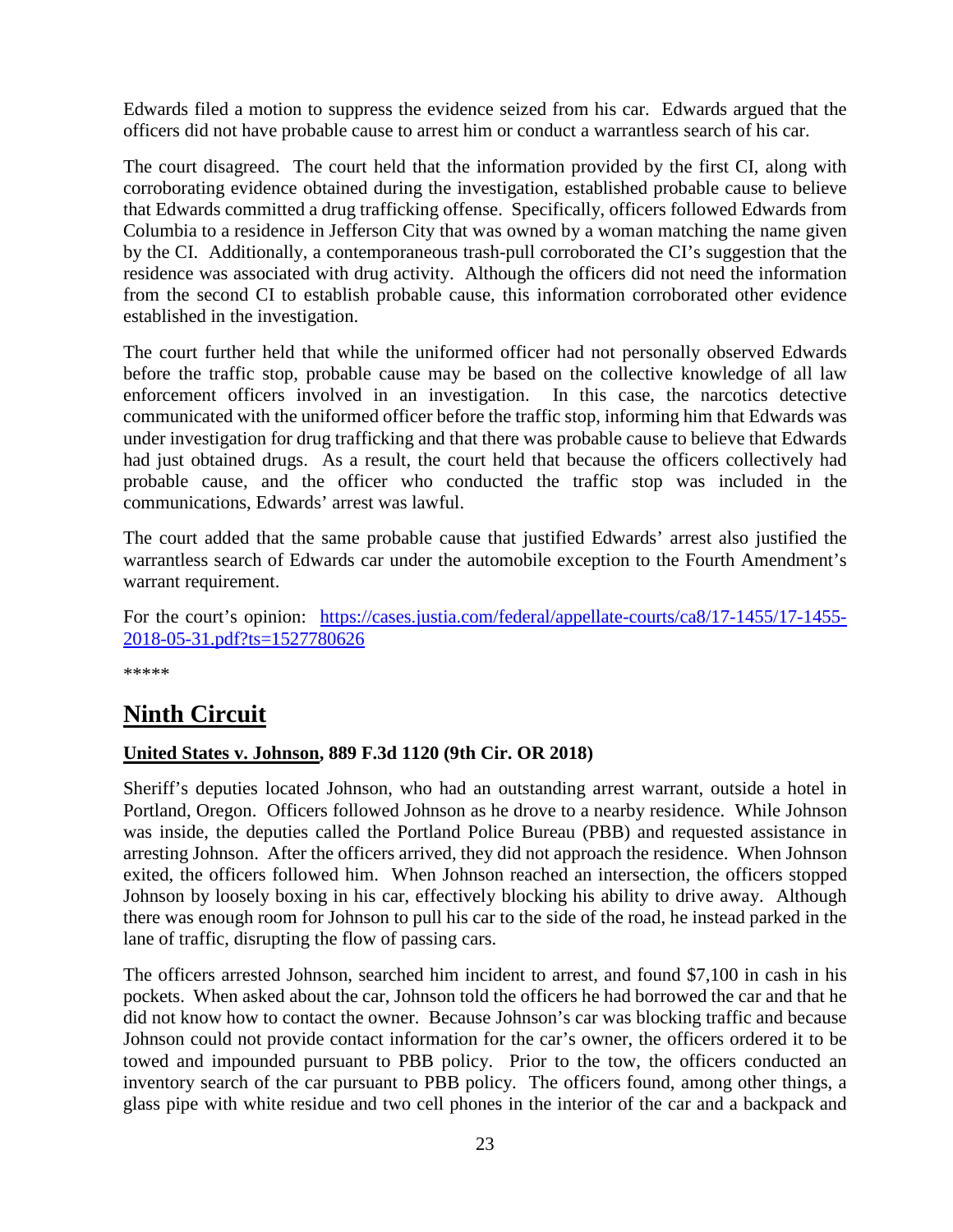duffel bag in the trunk. In their arrest reports, the officers stated they believed that the cash seized from Johnson, the cellphones seized from the interior of the car, and the bags seized from the trunk may have been connected to criminal activity and placed all of the items into "evidence."

One week later, the arresting officer applied for a warrant to search the bags seized from the trunk of Johnson's car. In his application, the officer confirmed that the items had been "seized pending further investigation," rather than for safekeeping. A judge issued the warrant and a search of the bags revealed a small safe that contained methamphetamine and drug paraphernalia.

The government charged Johnson with possession with intent to distribute methamphetamine.

Johnson filed a motion to suppress the evidence seized from his car. Johnson claimed that the officers' decision not to arrest him as he exited the residence, but instead to wait and conduct a traffic stop by physically boxing him in, was an unlawful pretext to justify impounding and conducting an inventory search of his car.

The court disagreed. First, the court held that the officers' explanations that the box-in technique was used to prevent flight and that the timing and manner of Johnson's arrest was coordinated to minimize the risks to officer safety were valid. Second, even if the box-in technique might have made it difficult for Johnson to pull to the side, he did not claim that it prevented him from doing so. The arresting officer testified that there was enough space for Johnson to have pulled closer to the curb when he stopped the car. Finally, before the stop, the officers did not know that Johnson would not be able to provide contact information for the car's owner. As a result, the court concluded that it was unlikely that the officers would have orchestrated a scenario in which they would get to tow Johnson's car unless they could have somehow known ahead of time that the car's owner would be unable to retrieve it.

Johnson further argued that even if the stop and impoundment of his car was valid, the officers conducted an inventory search as a pretext to obtain criminal evidence.

In the Ninth Circuit, a suspicionless inventory search does not permit officers to search or to seize items because they believe the items might be criminal evidence. Instead, the purpose of an inventory search must be unrelated to criminal investigations and focus on securing and protecting an arrestee's property, as well as protecting the police department against false claims of lost or stolen property. In addition, the court recognized that the PPB inventory policy does not permit officers to seize items as evidence "for prosecution," but instead "as personal property to be inventoried and secured" for the defendant.

In this case, the officers admitted that they searched and seized items from Johnson's car specifically to gather evidence of a suspected crime, not to safeguard Johnson's property. As a result, the court concluded that the officers' search of Johnson's car and the seizure of evidence from it could not be justified under the inventory-search doctrine. Because the government did not offer any justification for the seizure of Johnson's property other than the inventory-search doctrine, the court held that the evidence seized from Johnson's car should have been suppressed.

For the court's opinion: [https://cases.justia.com/federal/appellate-courts/ca9/15-30222/15-](https://cases.justia.com/federal/appellate-courts/ca9/15-30222/15-30222-2018-05-14.pdf?ts=1526317301) [30222-2018-05-14.pdf?ts=1526317301](https://cases.justia.com/federal/appellate-courts/ca9/15-30222/15-30222-2018-05-14.pdf?ts=1526317301)

\*\*\*\*\*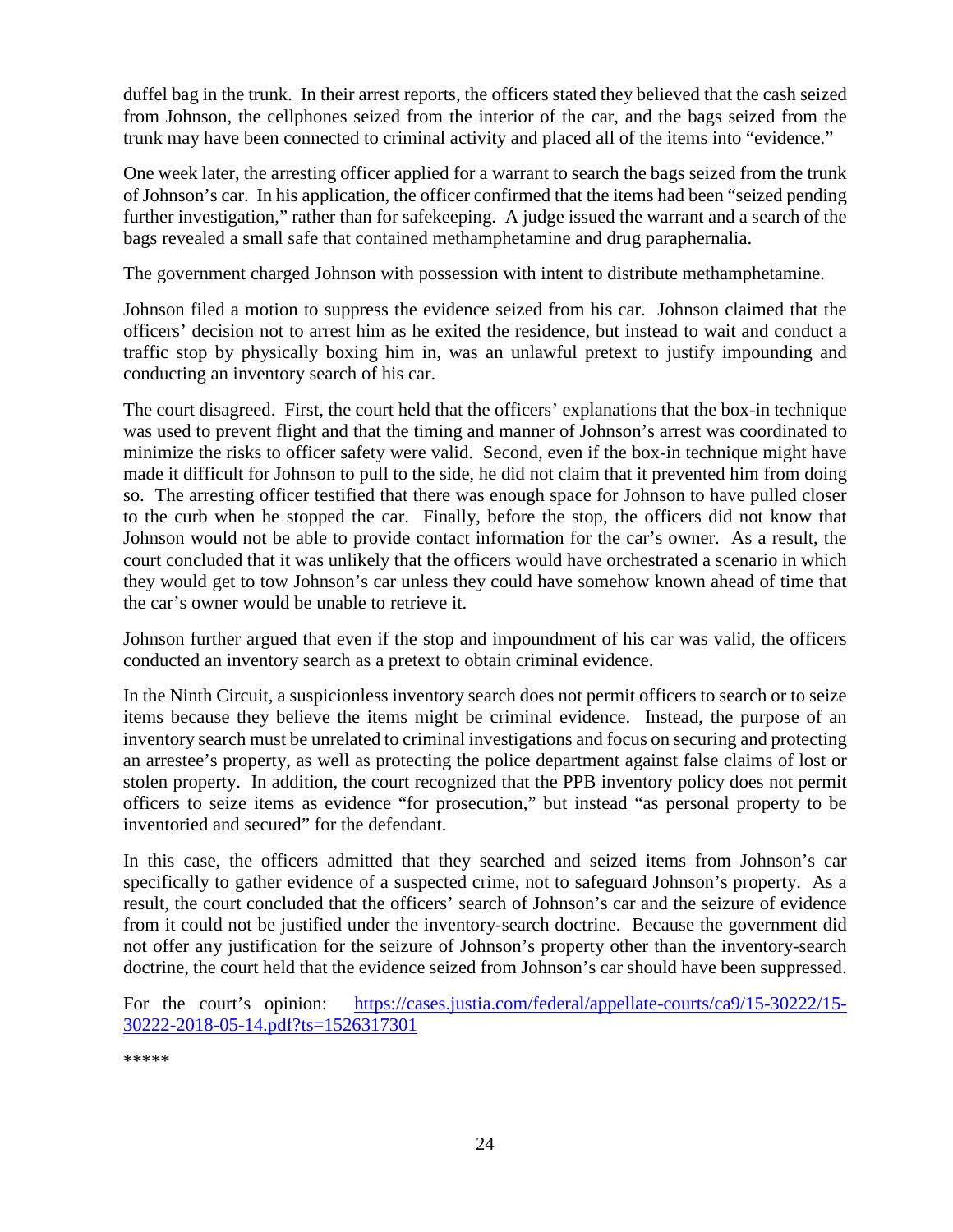# <span id="page-24-0"></span>**Tenth Circuit**

### <span id="page-24-1"></span>**United States v. Hammond, 2018 U.S. App. LEXIS 12553 (10th Cir. CO May 15, 2018)**

Two patrol officers pulled up behind a Chevrolet Monte Carlo stopped at a red light and noticed that the car had a brake light out. One of the officers ran a search of the car's license plate and learned that it had been seized in connection with a weapons possessions case a few weeks earlier and that a person named Ajohntae Hammond had been arrested as part of that case. The officer then ran a records check on Hammond and discovered that he had been suspected in a different weapons possession case and had been flagged in the system as a documented gang member. The officer also knew that there was an ongoing feud between sets of Bloods and Crips gangs.

The officers stopped the Monte Carlo for the brake light violation and they identified Ajohntae Hammond as the passenger. When the officers asked Hammond to exit the car, they saw that he was wearing clothing commonly worn by members of the Crips street gang. After Hammond exited the car, the officers frisked him and found a loaded handgun in the front pocket of his sweatshirt.

The government charged Hammond with being a felon in possession of a firearm.

Hammond filed a motion to suppress the handgun, arguing that the officers did not have reasonable suspicion that he was armed and dangerous when they ordered him out of the car and frisked him.

The court found that when the officers frisked Hammond they knew that (1) he was a confirmed gang member (2) who was a suspect in a prior weapons possession case and who had (3) recently been arrested in connection with another weapons case who was (4) riding in a car that had previously been seized in connection with Hammond's prior arrest, (5) while wearing gang colors which displayed his affiliation with a gang involved in an ongoing feud. Consequently, the court held that based on these facts, it was reasonable for the officers to frisk him for weapons.

For the court's opinion: [https://cases.justia.com/federal/appellate-courts/ca10/17-1102/17-1102-](https://cases.justia.com/federal/appellate-courts/ca10/17-1102/17-1102-2018-05-15.pdf?ts=1526400036) [2018-05-15.pdf?ts=1526400036](https://cases.justia.com/federal/appellate-courts/ca10/17-1102/17-1102-2018-05-15.pdf?ts=1526400036)

\*\*\*\*\*

## <span id="page-24-2"></span>**Eleventh Circuit**

### <span id="page-24-3"></span>**Montanez v. Carvajal, 2018 U.S. App. LEXIS (U.S. 11th Cir. FL May 9, 2018)**

Officer Raible was driving his unmarked patrol car through a neighborhood that had been experiencing a rash of daytime burglaries when he saw two men whom he believed were about to break into a house. Officer Raible requested backup describing the situation as a "burglary in progress."

Officer Carvajal responded and met Officer Raible at a nearby gas station to formulate a plan for approaching the suspects. Afterward, the officers returned to the house and detained the two men near the back door. At this point, Officer Raible opened the door and went into the vestibule. From inside the vestibule, Officer Raible saw a second door, which led into the home's interior that was slightly ajar.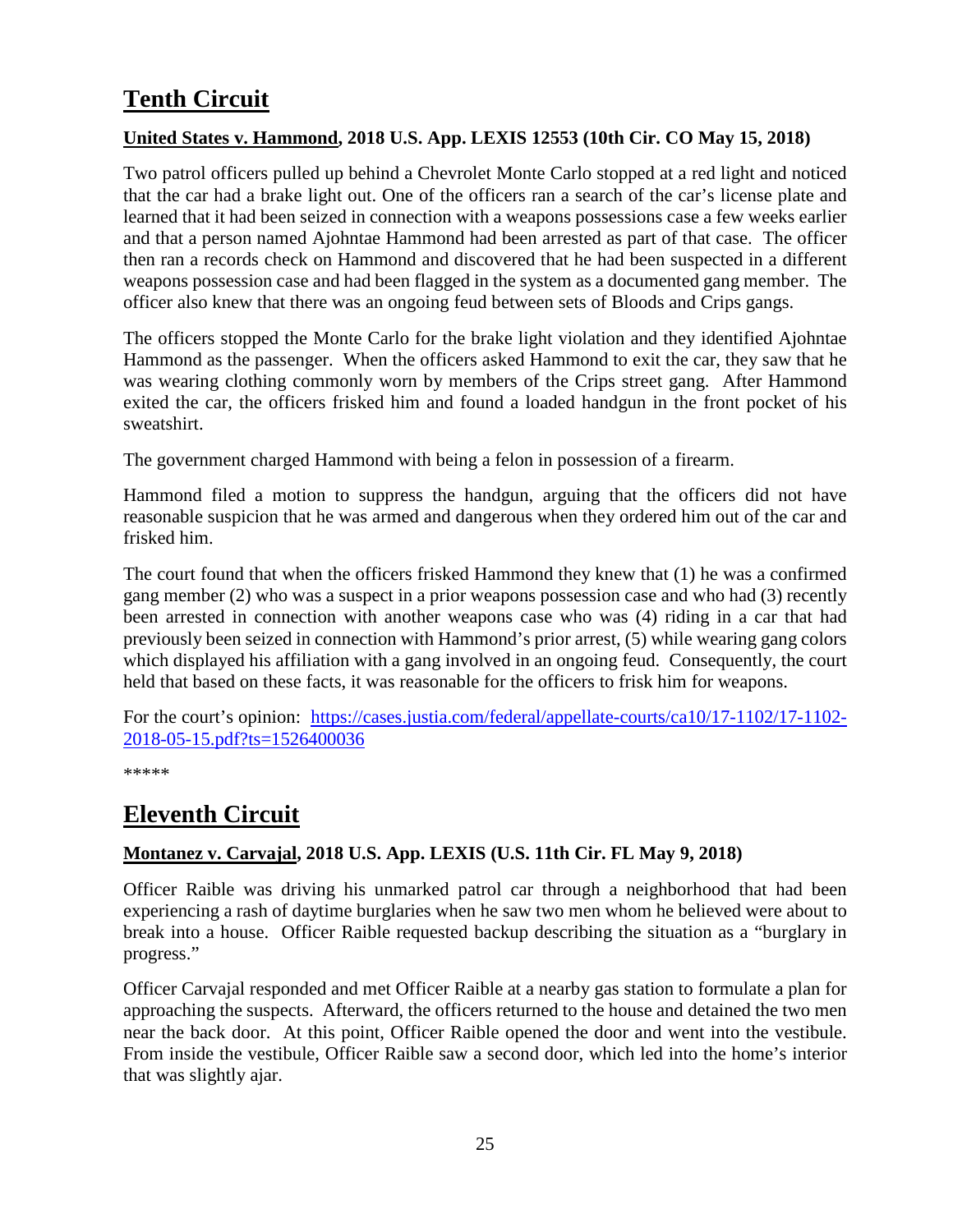After arresting the two men, Officer Carvajal went into the vestibule and entered the home with several other officers. The officers swept the interior of the home for additional perpetrators or potential victims. During the four minutes it took for the officers to complete the sweep, they did not encounter any other persons inside the house. However, the officers saw in plain view what they believed to be marijuana and associated drug paraphernalia. The officers exited the house and reported what they saw to their supervisor. Various officers entered the house four additional times to view the marijuana and drug paraphernalia. After the last entry, an officer drafted an affidavit in support of a search warrant based on the officers' observations. A judge issued the warrant and the ensuing search of the house revealed a large quantity of cash as well as miscellaneous drugs and drug paraphernalia.

Montanez, the owner of the house, sued the officers claiming that the multiple, warrantless searches of his house violated the Fourth Amendment.

The court held that Officer Raible's initial entry into the vestibule and the officers' ensuing fourminute sweep of the home did not violate the Fourth Amendment. The court concluded that those entries were justified by the exigent circumstances created by the suspected burglary. When Officers Raible and Carvajal arrested the two men near the back door, they had no way of knowing whether they had just prevented a burglary that was about to happen, interrupted an ongoing burglary, or happened upon a burglary that had just concluded. Regardless, the court concluded that the officers faced a situation which made it reasonable for them to enter the house to search for additional suspects, potential victims, or both.

The court then held that after the officers completed their protective sweep, their subsequent entries were valid even though the exigency had passed. The court reiterated that the officers' first two entries, during which they saw the marijuana and paraphernalia in plain view, were justified under the exigent circumstances doctrine. The court concluded that Montanez lost any reasonable expectation of privacy in those area already searched; therefore, the officers could thereafter enter and re-enter the home to observe the contraband in plain view without violating the Fourth Amendment.

For the court's opinion: [https://cases.justia.com/federal/appellate-courts/ca11/16-17639/16-](https://cases.justia.com/federal/appellate-courts/ca11/16-17639/16-17639-2018-05-09.pdf?ts=1525890687) [17639-2018-05-09.pdf?ts=1525890687](https://cases.justia.com/federal/appellate-courts/ca11/16-17639/16-17639-2018-05-09.pdf?ts=1525890687)

\*\*\*\*\*

### <span id="page-25-0"></span>**United States v. Touset, 2018 U.S. App. LEXIS 13444 (11th Cir. GA May 23, 2018)**

Federal agents obtained information from Yahoo and other sources that Karl Touset had received child pornography from someone in the Philippines. Based on this information, the Department of Homeland Security placed a "look-out" on Touset so that his luggage and electronic devices would be searched when he returned to the United States from a trip overseas. After Touset arrived on an international flight at the airport in Atlanta, Georgia, a Customs and Border Protection (CBP) officer inspected Touset's luggage. The officer manually inspected Touset's two iPhones and a camera, found no child pornography, and returned those devices to Touset. However, the officer seized Touset's two laptop computers, two external hard drives, and two tablets and submitted them for a forensic analysis. Forensic searches revealed child pornography on the two laptops and the two external hard drives.